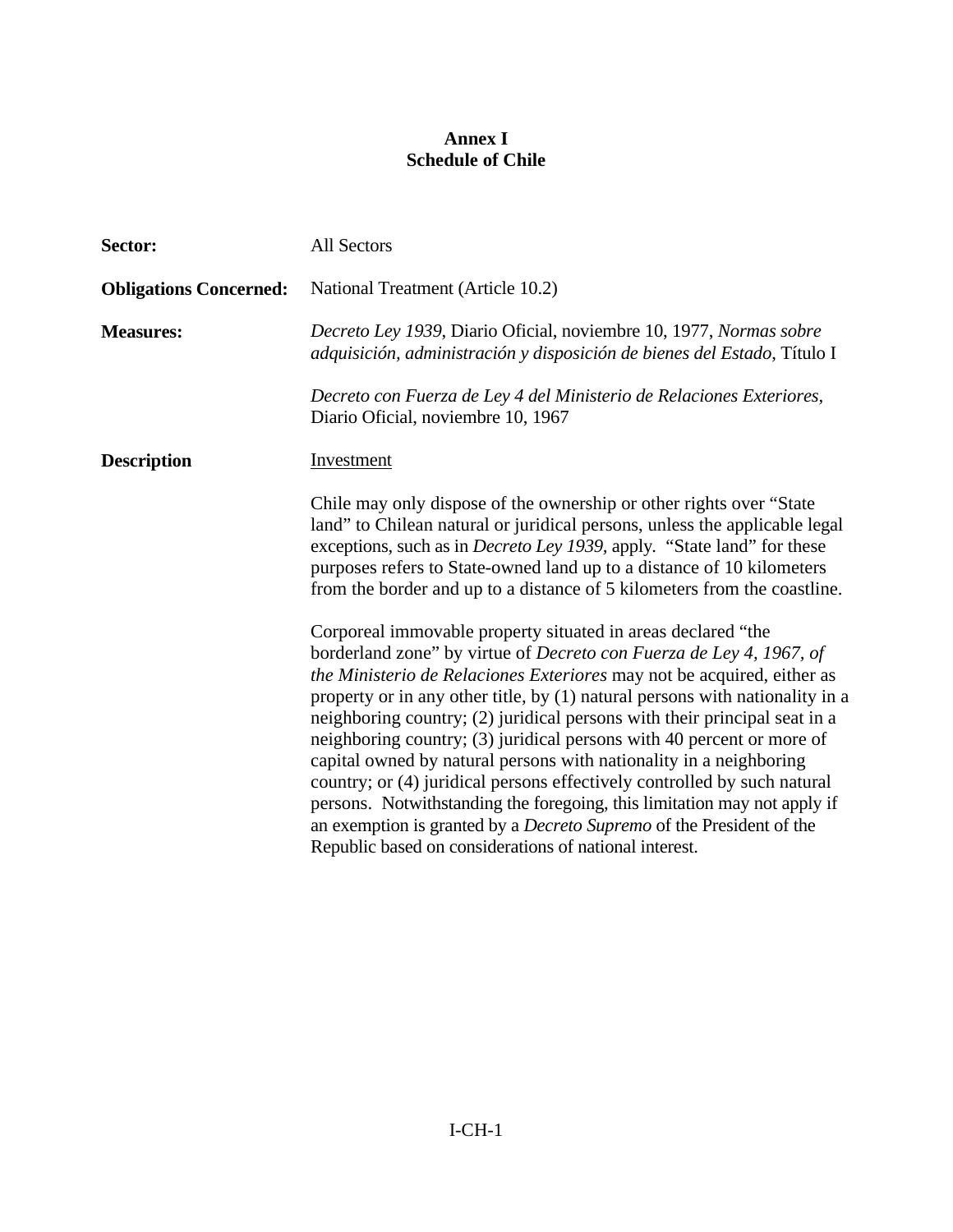| Sector:                       | <b>All Sectors</b>                                                                                                                                                                                                                                                                                                                                                                                                |
|-------------------------------|-------------------------------------------------------------------------------------------------------------------------------------------------------------------------------------------------------------------------------------------------------------------------------------------------------------------------------------------------------------------------------------------------------------------|
| <b>Obligations Concerned:</b> | National Treatment (Article 11.2)<br>Local Presence (Article 11.5)                                                                                                                                                                                                                                                                                                                                                |
| <b>Measures:</b>              | Decreto con Fuerza de Ley 1 del Ministerio del Trabajo y<br>Previsión Social, Diario Oficial, enero 24, 1994, Código del<br>Trabajo, Título Preliminar, Libro I, Capítulo III                                                                                                                                                                                                                                     |
| <b>Description:</b>           | <b>Cross-Border Services</b>                                                                                                                                                                                                                                                                                                                                                                                      |
|                               | A minimum of 85 percent of employees who work for the same<br>Chilean employer shall be Chilean natural persons. This rule<br>applies to employers with more than 25 employees under a<br>contract of employment (contrato de trabajo). Specialized<br>technical personnel who cannot be replaced by national personnel<br>shall not be subject to this provision, as determined by the<br>Dirección del Trabajo. |
|                               | An employee shall be understood to mean any natural person who<br>renders intellectual or material services, under dependency or<br>subordination, pursuant to a contract of employment.                                                                                                                                                                                                                          |
|                               | Article 20 of the <i>Código del Trabajo</i> shall be understood to mean<br>that the personnel that an investor of the United States that has<br>made an investment under Chapter Ten (Investments) requires for<br>starting up in Chile will be treated, for a period of 18 months<br>from the date of start up, as specialized technical personnel that<br>cannot be replaced by national personnel.             |
|                               | For greater certainty, a <i>contrato de trabajo</i> is not mandatory for<br>the supply of cross-border trade in services.                                                                                                                                                                                                                                                                                         |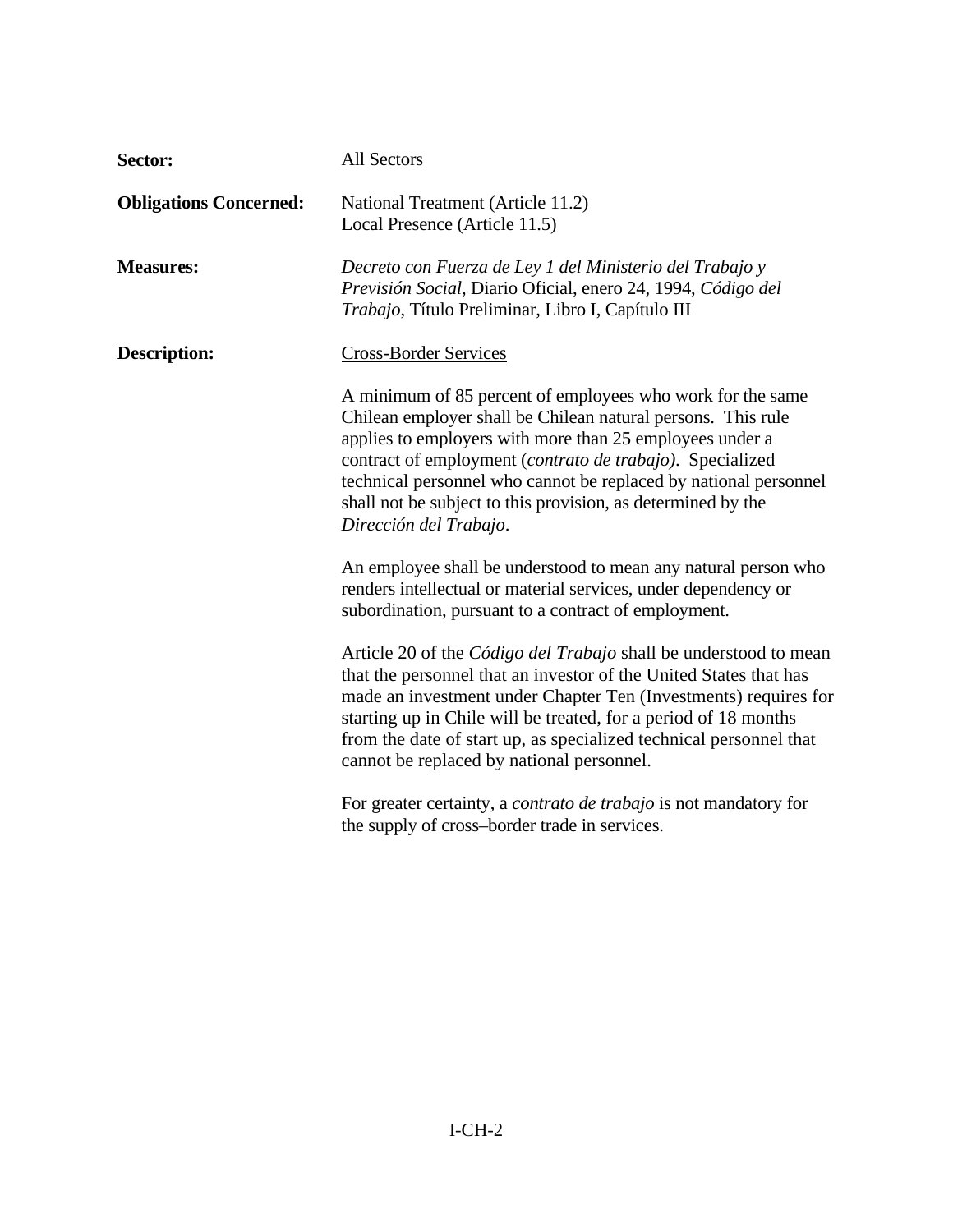| Sector:                       | Communications                                                                                                                                                                                                                                                                                                                                                                                                                                                                                                                                                                                                                                                                                                                                                       |
|-------------------------------|----------------------------------------------------------------------------------------------------------------------------------------------------------------------------------------------------------------------------------------------------------------------------------------------------------------------------------------------------------------------------------------------------------------------------------------------------------------------------------------------------------------------------------------------------------------------------------------------------------------------------------------------------------------------------------------------------------------------------------------------------------------------|
| <b>Obligations Concerned:</b> | National Treatment (Articles 10.2, 11.2)<br>Most-Favored-Nation Treatment (Articles 10.3, 11.3)<br>Local Presence (Article 11.5)<br>Performance Requirements (Article 10.5)<br>Senior Management and Boards of Directors (Article 10.6)                                                                                                                                                                                                                                                                                                                                                                                                                                                                                                                              |
| <b>Measures:</b>              | Ley 18838, Diario Oficial, septiembre 30, 1989, Consejo Nacional<br>de Televisión, Títulos I, II, y III                                                                                                                                                                                                                                                                                                                                                                                                                                                                                                                                                                                                                                                              |
|                               | Ley 18168, Diario Oficial, octubre 2, 1982, Ley General de<br><i>Telecomunicaciones, Títulos I, II, y III</i>                                                                                                                                                                                                                                                                                                                                                                                                                                                                                                                                                                                                                                                        |
|                               | Ley 19733, Diario Oficial, junio 4, 2001, Ley sobre las Libertades<br>de Opinión e Información y Ejercicio del Periodismo, Títulos I y<br>Ш                                                                                                                                                                                                                                                                                                                                                                                                                                                                                                                                                                                                                          |
| <b>Description:</b>           | <b>Investment and Cross-Border Services</b>                                                                                                                                                                                                                                                                                                                                                                                                                                                                                                                                                                                                                                                                                                                          |
|                               | The owner of a social communication medium such as sound and<br>image transmissions or a national news agency, shall, in the case of<br>a natural person, have a duly established domicile in Chile, and, in<br>the case of a juridical person, shall be constituted with domicile in<br>Chile or have an agency authorized to operate within the national<br>territory. Only Chilean nationals may be president, administrators,<br>or legal representatives of the juridical person. In the case of<br>public radio broadcasting services, the majority of the members<br>of the Board of Directors must be Chilean nationals. The legally<br>responsible director and the person who replaces him or her must<br>be Chilean with domicile and residence in Chile. |
|                               | Requests for public radio broadcasting concessions, submitted by a<br>juridical person in which foreigners hold an interest exceeding 10<br>percent of the capital, shall be granted only if proof is previously<br>provided verifying that similar rights and obligations as those that<br>an applicant will enjoy in Chile are granted to Chilean nationals in<br>the applicant's country of origin.                                                                                                                                                                                                                                                                                                                                                               |
|                               | The Consejo Nacional de Televisión may establish, as a general<br>requirement, that programs broadcast through public (open)<br>television channels include up to 40 percent of Chilean production.                                                                                                                                                                                                                                                                                                                                                                                                                                                                                                                                                                  |
|                               | Only juridical persons duly constituted in Chile and having                                                                                                                                                                                                                                                                                                                                                                                                                                                                                                                                                                                                                                                                                                          |
|                               | $I-CH-3$                                                                                                                                                                                                                                                                                                                                                                                                                                                                                                                                                                                                                                                                                                                                                             |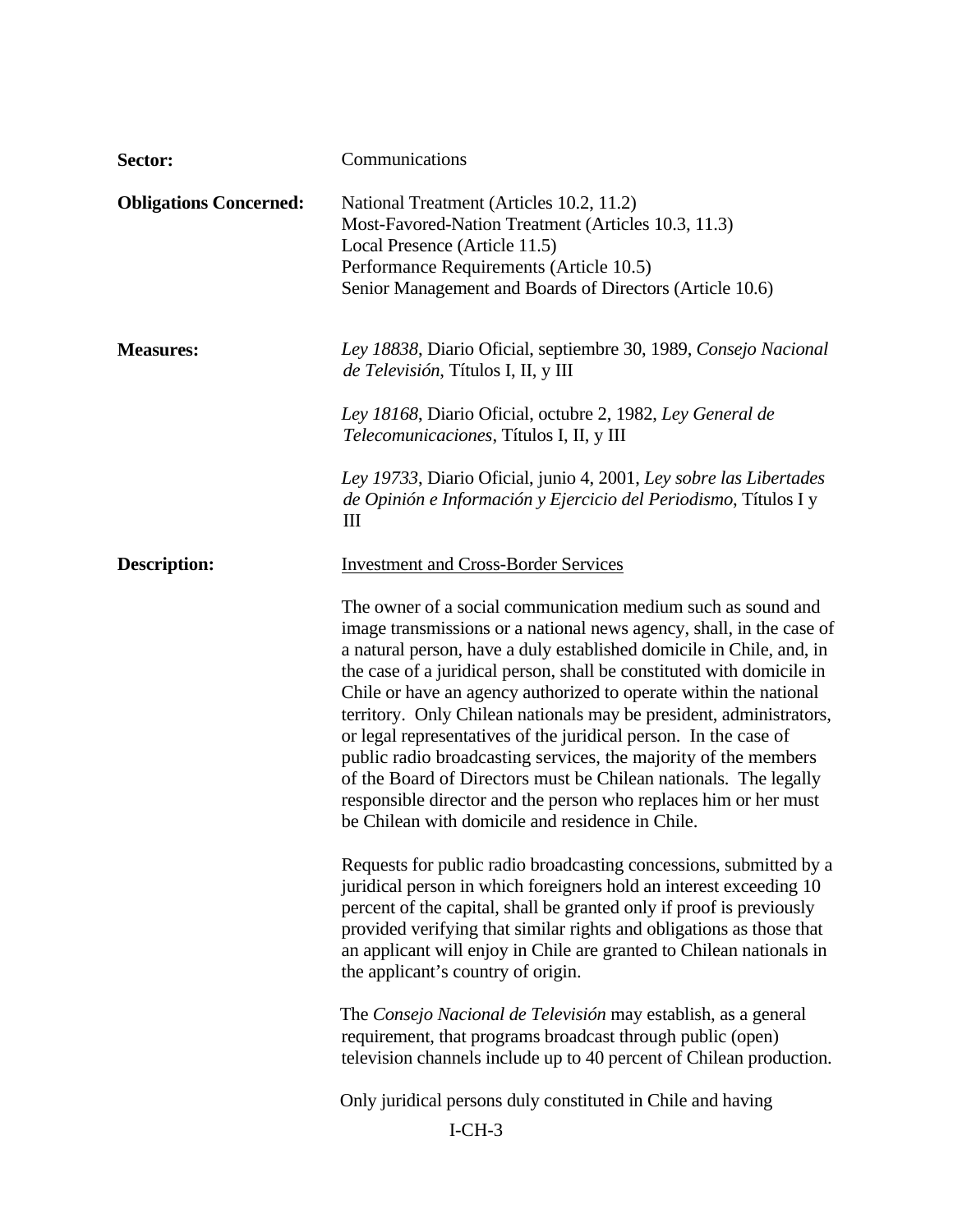domicile in the country may be the titleholders, or make use of permits, for limited radio broadcasting telecommunications services. Only Chilean nationals may be president, managers, or legal representatives of that juridical person.

Only juridical persons duly constituted in Chile and having domicile in the country may be the titleholders or make use of permits for limited cable television or microwave television services. Only Chilean nationals may be president, directors, managers, administrators, and legal representatives of the juridical person.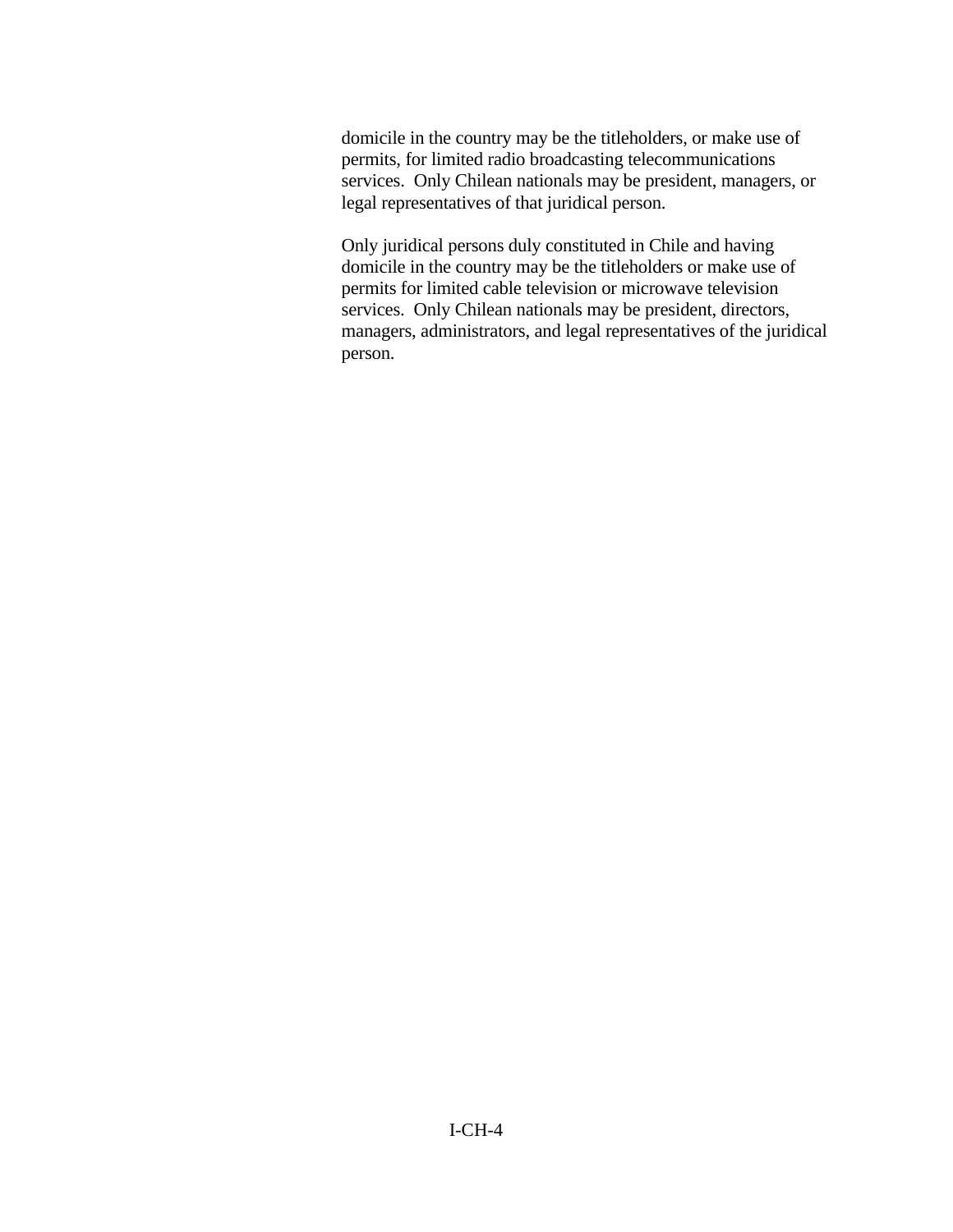| Sector:                       | Energy                                                                                                                                                                                                                                                                                                                                                                                                                                                                                                                                                                                                                                                                                                                                                                                                |
|-------------------------------|-------------------------------------------------------------------------------------------------------------------------------------------------------------------------------------------------------------------------------------------------------------------------------------------------------------------------------------------------------------------------------------------------------------------------------------------------------------------------------------------------------------------------------------------------------------------------------------------------------------------------------------------------------------------------------------------------------------------------------------------------------------------------------------------------------|
| <b>Obligations Concerned:</b> | National Treatment (Article 10.2)<br>Performance Requirements (Article 10.5)                                                                                                                                                                                                                                                                                                                                                                                                                                                                                                                                                                                                                                                                                                                          |
| <b>Measures:</b>              | Constitución Política de la República de Chile, Capítulo III                                                                                                                                                                                                                                                                                                                                                                                                                                                                                                                                                                                                                                                                                                                                          |
|                               | Ley 18097, Diario Oficial, enero 21, 1982, Ley Orgánica<br>Constitucional sobre Concesiones Mineras, Títulos I, II, y III                                                                                                                                                                                                                                                                                                                                                                                                                                                                                                                                                                                                                                                                             |
|                               | Ley 18248, Diario Oficial, octubre 14, 1983, Código de Minería,<br>Títulos I y II                                                                                                                                                                                                                                                                                                                                                                                                                                                                                                                                                                                                                                                                                                                     |
|                               | Ley 16319, Diario Oficial, octubre 23, 1965, crea la Comisión<br>Chilena de Energía Nuclear, Títulos I, II, y III                                                                                                                                                                                                                                                                                                                                                                                                                                                                                                                                                                                                                                                                                     |
| <b>Description:</b>           | Investment                                                                                                                                                                                                                                                                                                                                                                                                                                                                                                                                                                                                                                                                                                                                                                                            |
|                               | The exploration, exploitation, and treatment (beneficio) of liquid<br>or gaseous hydrocarbons, deposits of any kind existing in sea<br>waters subject to national jurisdiction, and deposits of any kind<br>wholly or partially located in areas classified as important to<br>national security with mining effects, which qualification shall<br>be made by law only, can be the object of administrative<br>concessions or special operating contracts, subject to the<br>requirements and the conditions to be determined, in each case<br>by a supreme decree of the President of the Republic. For<br>greater certainty, it is understood that the term <i>beneficio</i> shall not<br>include the storage, transportation, or refining of the energy<br>material referred to in this paragraph. |
|                               | The production of nuclear energy for peaceful purposes may<br>only be carried out by the Comisión Chilena de Energía Nuclear<br>or, with its authorization, jointly with third persons. Should the<br>Comisión grant such an authorization, it may determine the<br>terms and conditions thereof.                                                                                                                                                                                                                                                                                                                                                                                                                                                                                                     |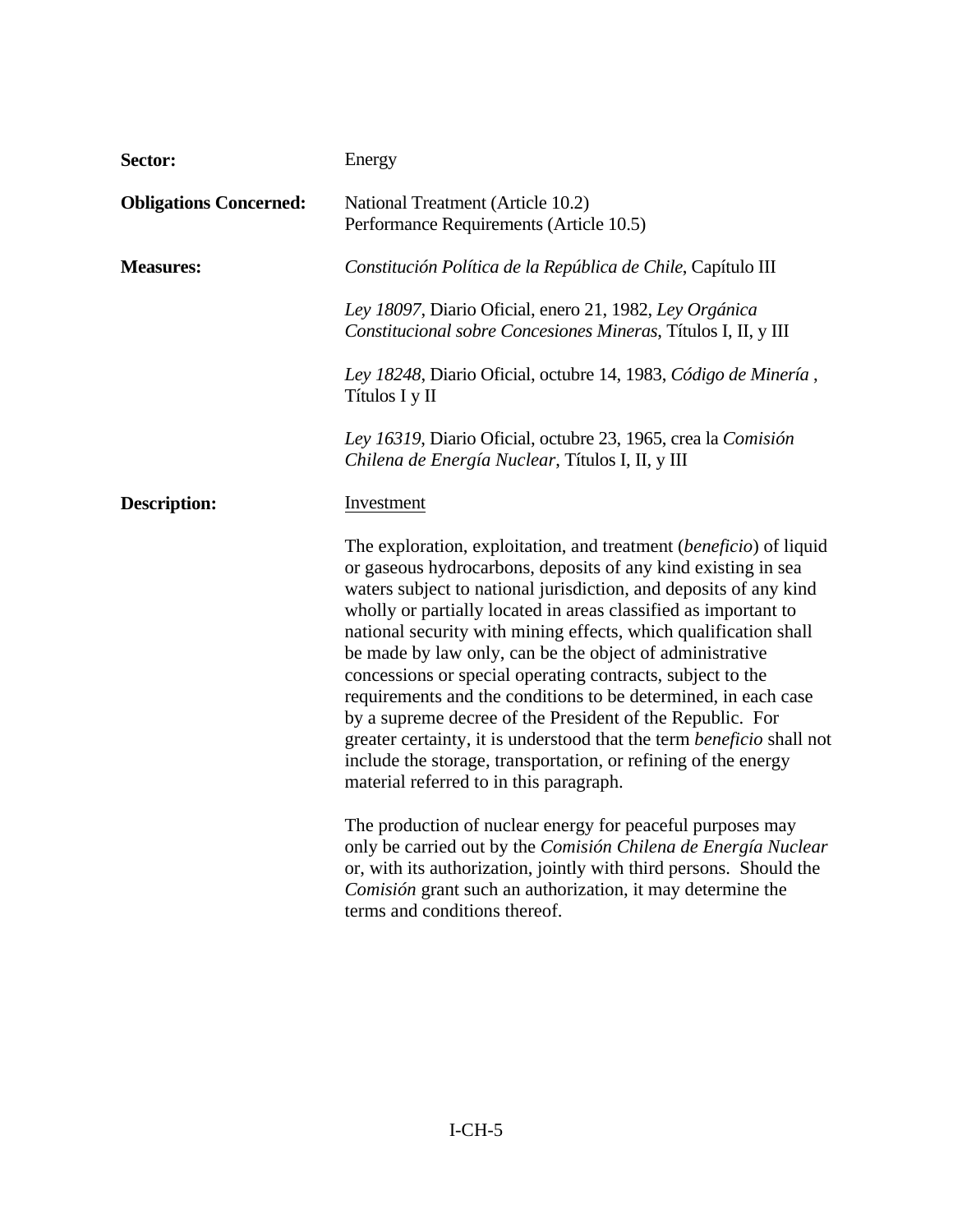| Sector:                       | Mining                                                                                                                                                                                                                                                                                                                                                                                                                                                                                                                                                                        |
|-------------------------------|-------------------------------------------------------------------------------------------------------------------------------------------------------------------------------------------------------------------------------------------------------------------------------------------------------------------------------------------------------------------------------------------------------------------------------------------------------------------------------------------------------------------------------------------------------------------------------|
| <b>Obligations Concerned:</b> | National Treatment (Article 10.2)<br>Performance Requirements (Article 10.5)                                                                                                                                                                                                                                                                                                                                                                                                                                                                                                  |
| <b>Measures:</b>              | Constitución Política de la República de Chile, Capítulo III                                                                                                                                                                                                                                                                                                                                                                                                                                                                                                                  |
|                               | Ley 18097, Diario Oficial, enero 12, 1982, Ley Orgánica<br>Constitucional sobre Concesiones Mineras, Títulos I, II, y III                                                                                                                                                                                                                                                                                                                                                                                                                                                     |
|                               | Ley 18248, Diario Oficial, octubre 14, 1983, Código de Minería,<br>Títulos I y III                                                                                                                                                                                                                                                                                                                                                                                                                                                                                            |
|                               | Ley 16319, Diario Oficial, octubre 23, 1965, crea la Comisión<br>Chilena de Energía Nuclear, Títulos I, II, y III                                                                                                                                                                                                                                                                                                                                                                                                                                                             |
| <b>Description:</b>           | <b>Investment</b>                                                                                                                                                                                                                                                                                                                                                                                                                                                                                                                                                             |
|                               | The exploration, exploitation, and treatment (beneficio) of<br>lithium, deposits of any kind existing in sea waters subject to<br>national jurisdiction, and deposits of any kind wholly or partially<br>located in areas classified as important to national security with<br>mining effects, which qualification shall be made by law only,<br>can be the object of administrative concessions or special<br>operating contracts, subject to the requirements and the<br>conditions to be determined, in each case by a supreme decree of<br>the President of the Republic. |
|                               | For greater transparency, Chile has the right of first refusal, at the<br>customary market prices and terms, for the purchase of mineral<br>products from mining operations in the country when thorium or<br>uranium are contained in significant amounts therein.                                                                                                                                                                                                                                                                                                           |
|                               | For greater certainty, Chile may demand that producers separate<br>from mining products the portion of:                                                                                                                                                                                                                                                                                                                                                                                                                                                                       |
|                               | (1) liquid or gaseous hydrocarbons;<br>$(2)$ lithium;<br>(3) deposits of any kind existing in sea waters subject to<br>national jurisdiction; and<br>(4) deposits of any kind wholly or partially located in<br>areas classified as important to national security with<br>mining effects, which qualification shall be made by law<br>only,                                                                                                                                                                                                                                  |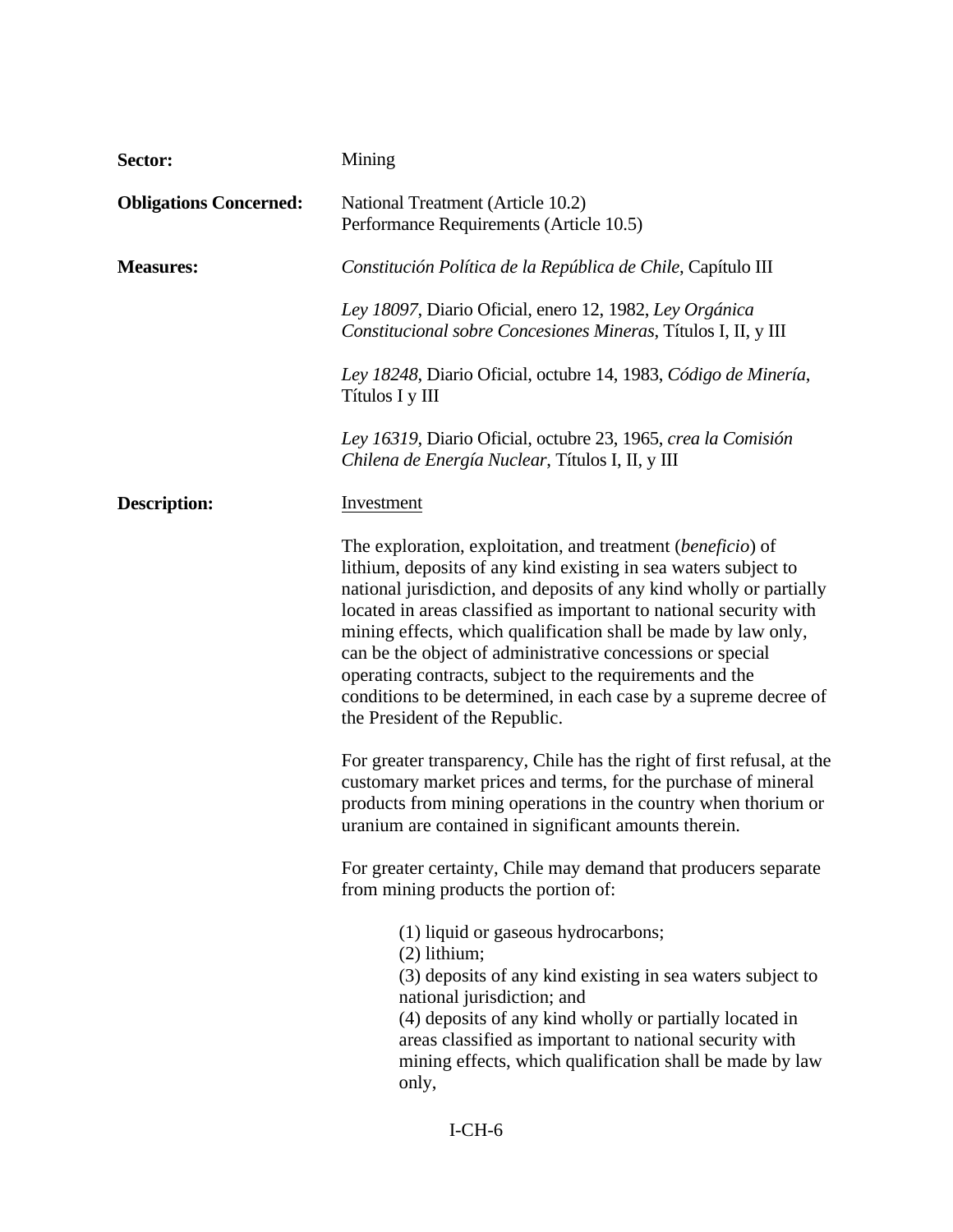that exists, in significant amounts, in such mining products and that can be economically and technically separated, for delivery to or for sale on behalf of the State. For these purposes, economically and technically separated means that the costs incurred to recover the four types of substances referred to above through a sound technical procedure, and to commercialize and deliver the same shall be lower than its commercial value.

Extracted natural atomic materials and lithium, and their concentrates, derivatives, and compounds, cannot be subject to any kind of juridical acts, unless executed or entered into by the *Comisión Chilena de Energía Nuclear*, or with its prior authorization. Should the *Comisión* grant an authorization, it shall determine, in turn, the conditions granted therein.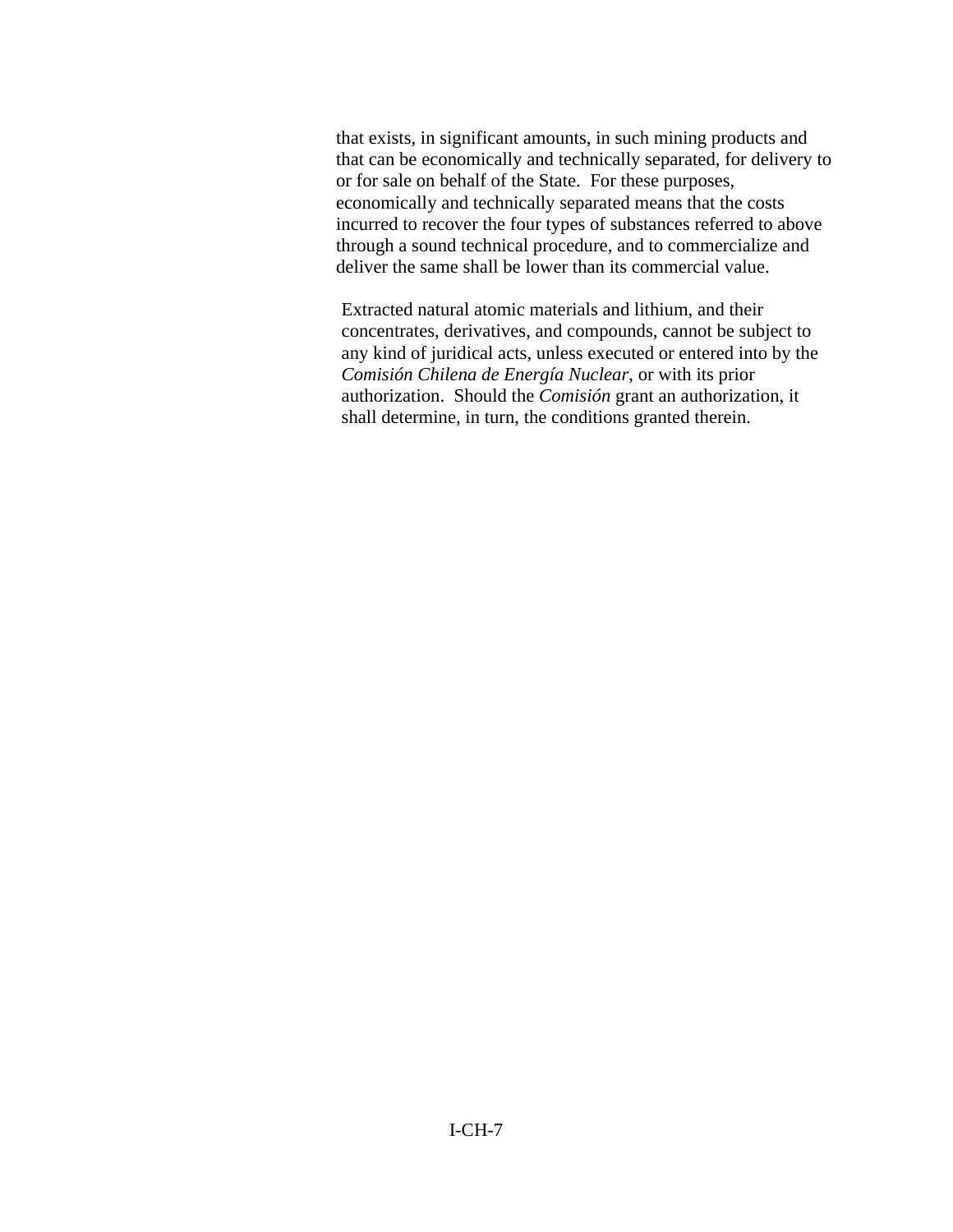| Sector:                       | <b>Fisheries</b><br>Aquaculture                                                                                                                                                                                                             |
|-------------------------------|---------------------------------------------------------------------------------------------------------------------------------------------------------------------------------------------------------------------------------------------|
| <b>Obligations Concerned:</b> | National Treatment (Article 10.2)                                                                                                                                                                                                           |
| <b>Measures:</b>              | Ley 18892, Diario Oficial enero 21, 1992, Ley General de Pesca y<br>Acuicultura, Títulos I y VI                                                                                                                                             |
| <b>Description:</b>           | Investment                                                                                                                                                                                                                                  |
|                               | A concession or authorization is required for the use of beaches,<br>land adjacent to beaches <i>(terrenos de playas)</i> , water-columns<br>(porciones de agua), and sea-bed lots (fondos marinos) to engage<br>in aquaculture activities. |
|                               | Only Chilean natural or juridical persons constituted in<br>accordance with Chilean law and foreigners with permanent<br>residency may hold an authorization or concession to carry out<br>aquaculture activities.                          |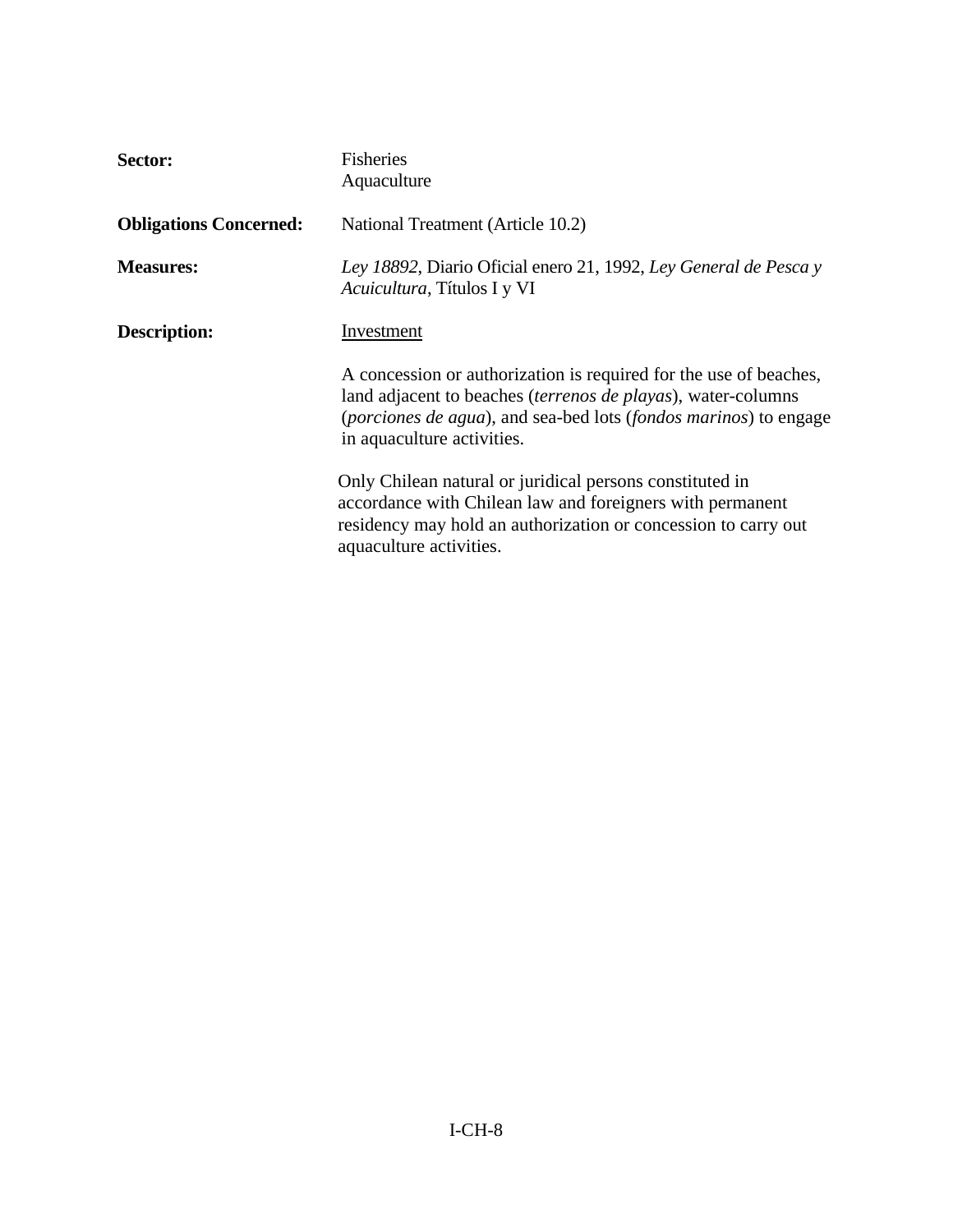| Sector:                       | Fisheries                                                                                                                                                                                                                                                                                                                                                                                                                                                                                                                                                                                                               |
|-------------------------------|-------------------------------------------------------------------------------------------------------------------------------------------------------------------------------------------------------------------------------------------------------------------------------------------------------------------------------------------------------------------------------------------------------------------------------------------------------------------------------------------------------------------------------------------------------------------------------------------------------------------------|
| <b>Obligations Concerned:</b> | National Treatment (Articles 10.2, 11.2)<br>Most-Favored-Nation Treatment (Articles 10.3, 11.3)<br>Local Presence (Article 11.5)<br>Senior Management and Boards of Directors (Article 10.6)                                                                                                                                                                                                                                                                                                                                                                                                                            |
| <b>Measures:</b>              | Ley 18892, Diario Oficial, enero 21, 1992, Ley General de Pesca y<br>Acuicultura, Títulos I, III, IV, y IX                                                                                                                                                                                                                                                                                                                                                                                                                                                                                                              |
|                               | Decreto Ley 2.222, Diario Oficial, mayo 31, 1978, Ley de<br>Navegación, Títulos I y II                                                                                                                                                                                                                                                                                                                                                                                                                                                                                                                                  |
| <b>Description:</b>           | <b>Investment and Cross-Border Services</b>                                                                                                                                                                                                                                                                                                                                                                                                                                                                                                                                                                             |
|                               | A permit issued by the Subsecretaría de Pesca is required in order<br>to harvest and catch hydrobiological species in interior waters, in<br>the territorial sea, and in Chile's Exclusive Economic Zone.                                                                                                                                                                                                                                                                                                                                                                                                               |
|                               | Only Chilean natural persons or juridical persons constituted in<br>accordance with Chilean law and foreigners with permanent<br>residency may hold permits to harvest and catch hydrobiological<br>species.                                                                                                                                                                                                                                                                                                                                                                                                            |
|                               | Only Chilean vessels are permitted to fish in interior waters, in the<br>territorial sea, and in Chile's Exclusive Economic Zone. Chilean<br>vessels are those defined in the Ley de Navegación. Access to<br>industrial extractive fishing activities shall be subject to prior<br>registration of the vessel in Chile.                                                                                                                                                                                                                                                                                                |
|                               | Only a Chilean natural or juridical person may register a vessel in<br>Chile. A juridical person must be constituted in Chile with<br>principal domicile and real and effective seat in Chile. The<br>president, manager, and the majority of the directors or<br>administrators must be Chilean natural persons. In addition, more<br>than 50 percent of its equity capital must be held by Chilean<br>natural or juridical persons. For these purposes, a juridical person<br>with ownership participation in another juridical person that owns a<br>vessel has to comply with all the requirements mentioned above. |
|                               | A joint ownership ( <i>comunidad</i> ) may register a vessel if (1) the<br>majority of the joint ownership is Chilean with domicile and<br>residency in Chile; (2) the administrators are Chilean natural<br>persons; and (3) the majority of the rights of the joint ownership<br>(comunidad) belong to a Chilean natural or juridical person. For<br>$I-CH-9$                                                                                                                                                                                                                                                         |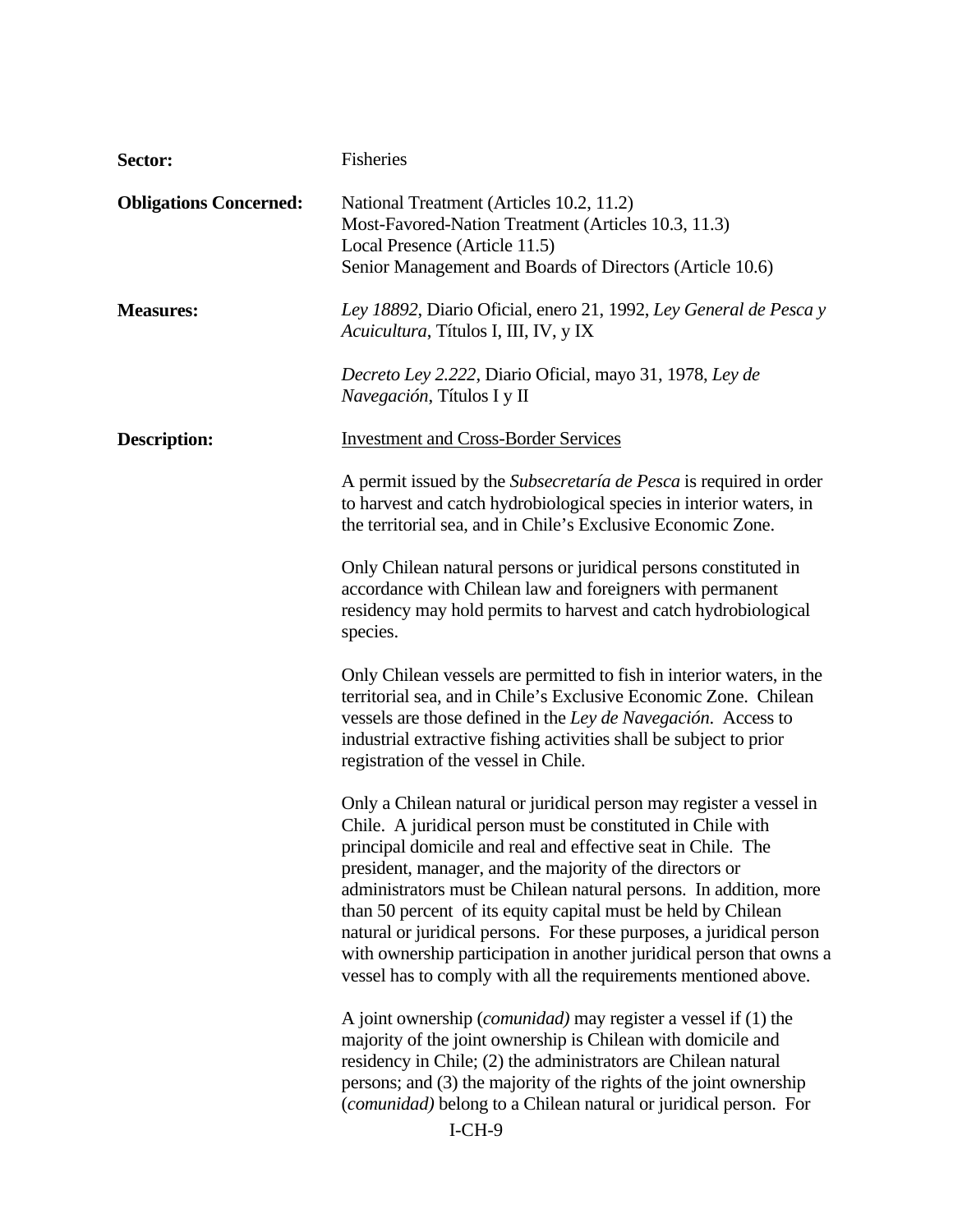these purposes, a juridical person with ownership participation in a joint ownership (*comunidad)* that owns a vessel has to comply with all the requirements mentioned above.

An owner (natural or juridical person) of a fishing vessel registered in Chile prior to June 30, 1991 shall not be subject to the nationality requirement mentioned above.

In cases of reciprocity granted to Chilean vessels by other States, fishing vessels specifically authorized by the maritime authorities pursuant to powers conferred by law may be exempted from the requirements mentioned above on equivalent terms provided to Chilean vessels by that State.

Access to small-scale fishing activities (*pesca artesanal*) shall be subject to registration in the *Registro de Pesca Artesanal*. Registration for small-scale fishing (*pesca artesanal*) is only granted to Chilean natural persons and foreign natural persons with permanent residency, or a Chilean juridical person constituted by the aforementioned persons.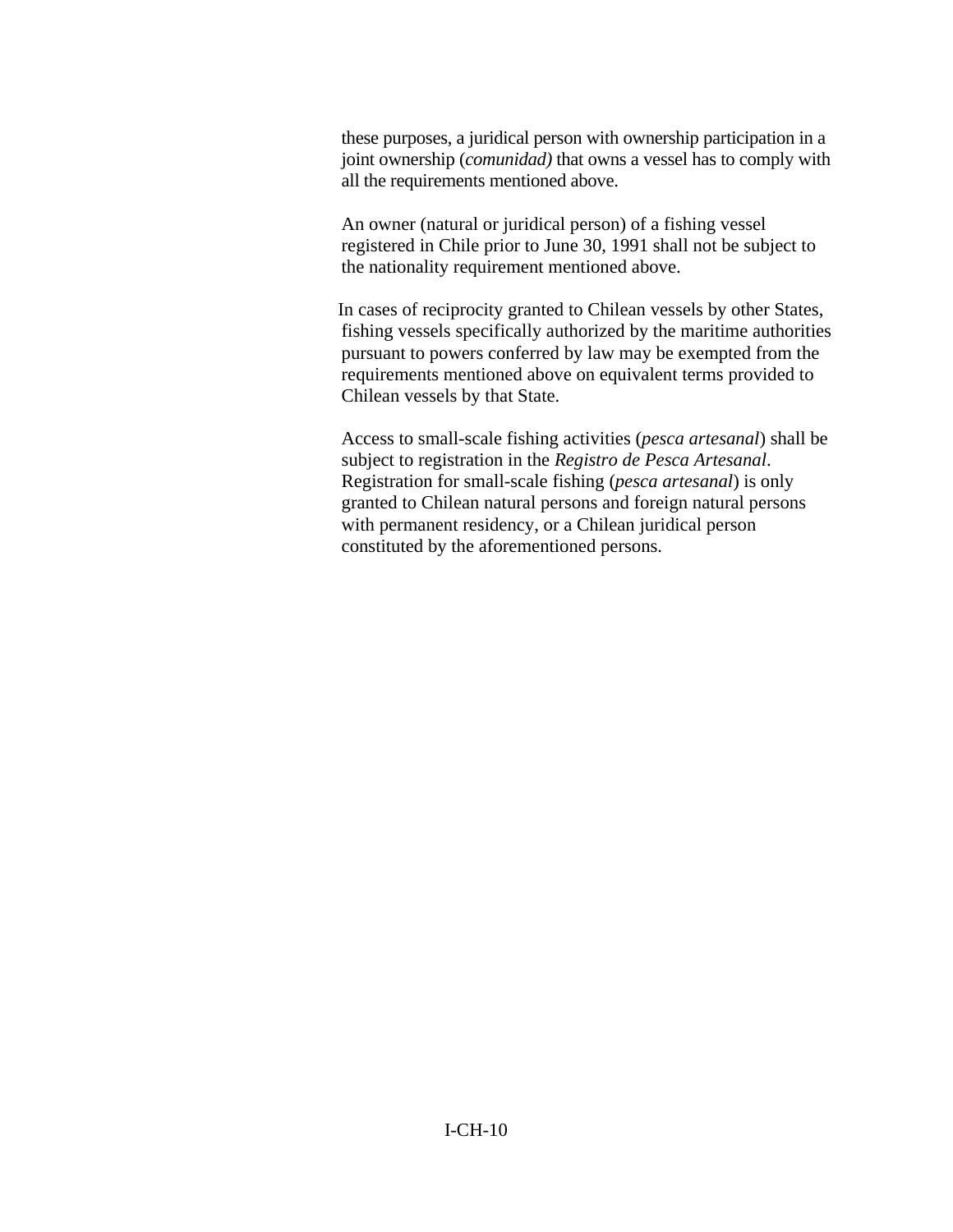| Sector:                       | Sports, Industrial Fishing and Hunting, and Recreational Services                                                                                                                                                                                                                                                                                                                                                                       |
|-------------------------------|-----------------------------------------------------------------------------------------------------------------------------------------------------------------------------------------------------------------------------------------------------------------------------------------------------------------------------------------------------------------------------------------------------------------------------------------|
| <b>Obligations Concerned:</b> | Local Presence (Article 11.5)                                                                                                                                                                                                                                                                                                                                                                                                           |
| <b>Measure:</b>               | Ley 17798, Diario Oficial, octubre 21, 1972, Título I                                                                                                                                                                                                                                                                                                                                                                                   |
|                               | Decreto Supremo 77 del Ministerio de Defensa, Diario Oficial,<br>agosto 14, 1982                                                                                                                                                                                                                                                                                                                                                        |
| <b>Description:</b>           | <b>Cross-Border Services</b>                                                                                                                                                                                                                                                                                                                                                                                                            |
|                               | Any person who owns guns, explosives, or similar substances must<br>register with the appropriate authority in its domicile, for which<br>purpose a request shall be submitted to the Dirección General de<br>Movilización Nacional del Ministerio de Defensa.                                                                                                                                                                          |
|                               | Any natural or juridical person registered as an importer of<br>fireworks may request authorization for importation and entrance<br>thereof into Chile from Group No. 3 of the Dirección General de<br>Movilización Nacional and may keep stocks of said elements for<br>sale to persons holding authorization to stage pyrotechnical shows.                                                                                            |
|                               | The Supervisory Authority (Autoridad Fiscalizadora) shall only<br>authorize pyrotechnical shows if a report is available with regard to<br>the installation, development, and security measures for the show,<br>which must be signed and approved by a fireworks programmer<br>registered in the national registries of the Dirección General de<br>Movilización Nacional or by a professional certified by said<br>Dirección General. |
|                               | For the production and execution of pyrotechnical shows, the<br>presence of at least a fireworks expert handler registered with the<br>Dirección General shall be required.                                                                                                                                                                                                                                                             |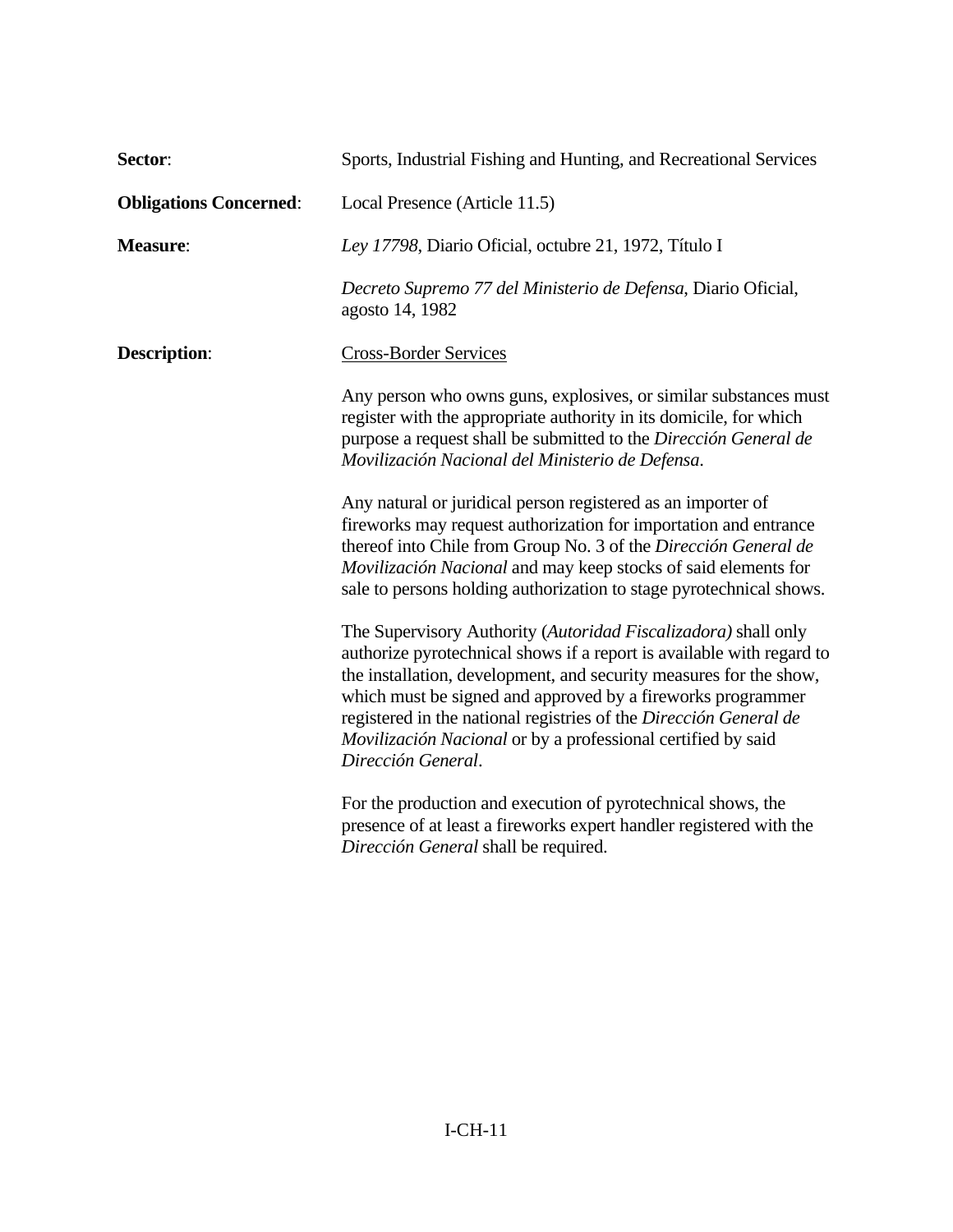| Sector:                       | <b>Specialized Services</b><br>Customs Agents (Agentes de Aduana) and Brokers (Despachadores<br>de Aduana)          |
|-------------------------------|---------------------------------------------------------------------------------------------------------------------|
| <b>Obligations Concerned:</b> | National Treatment (11.2)<br>Local Presence (11.5)                                                                  |
| <b>Measures:</b>              | Decreto con Fuerza de Ley 30 del Ministerio de Hacienda, Diario<br>Oficial, abril 13, 1983, Libro IV                |
| <b>Description:</b>           | <b>Cross-Border Services</b>                                                                                        |
|                               | Only Chilean natural persons may act as customs brokers<br>(Despachadores de Aduana) or agents (Agentes de Aduana). |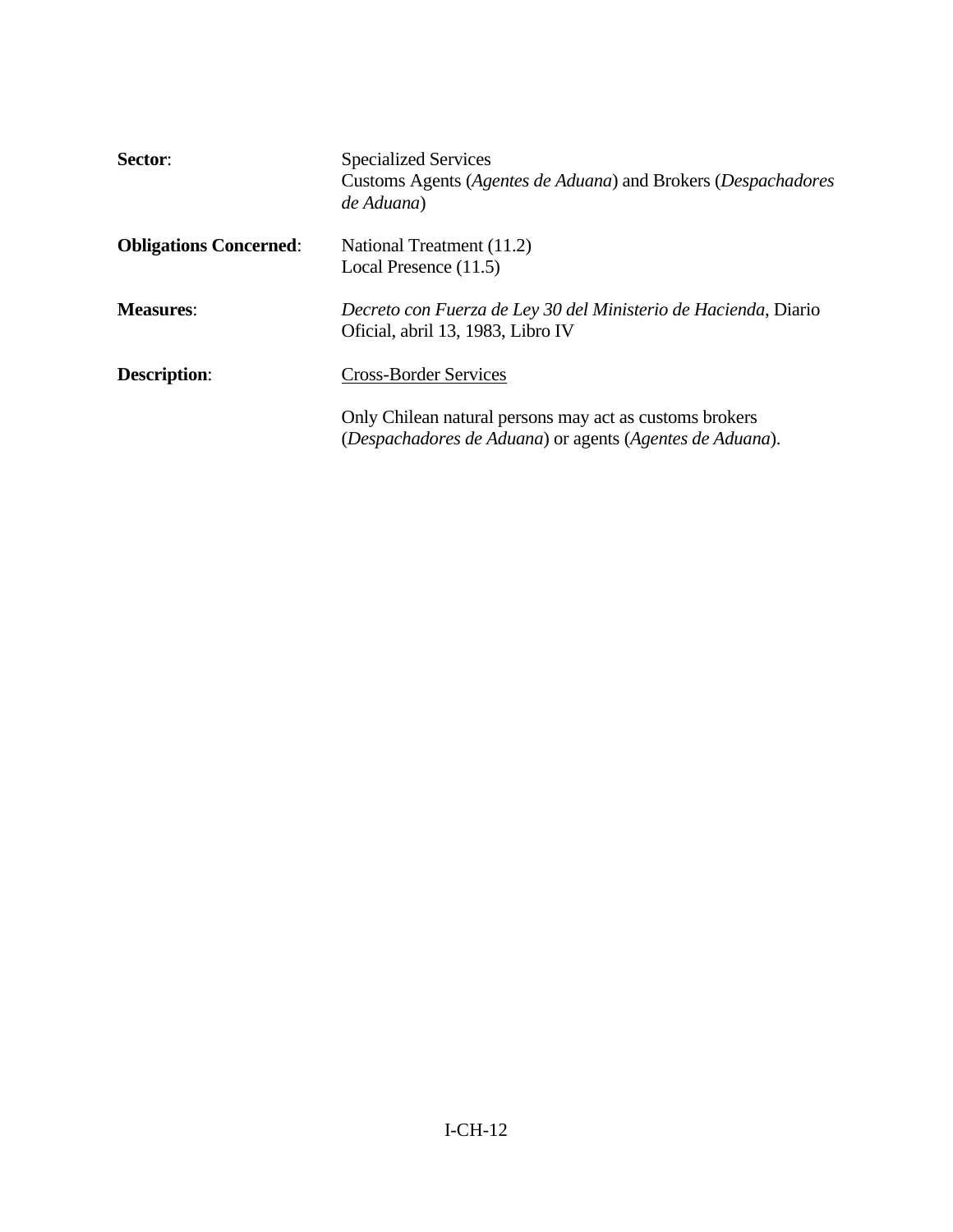| Sector:                       | <b>Specialized Services</b><br><b>Private Armed Security Guards</b>              |
|-------------------------------|----------------------------------------------------------------------------------|
| <b>Obligations Concerned:</b> | National Treatment (Article 11.2)                                                |
| <b>Measures:</b>              | Decreto 1.773 del Ministerio del Interior, Diario Oficial,<br>noviembre 14, 1994 |
| <b>Description:</b>           | <b>Cross-Border Services</b>                                                     |
|                               | Only Chilean nationals may provide services as private armed<br>security guards. |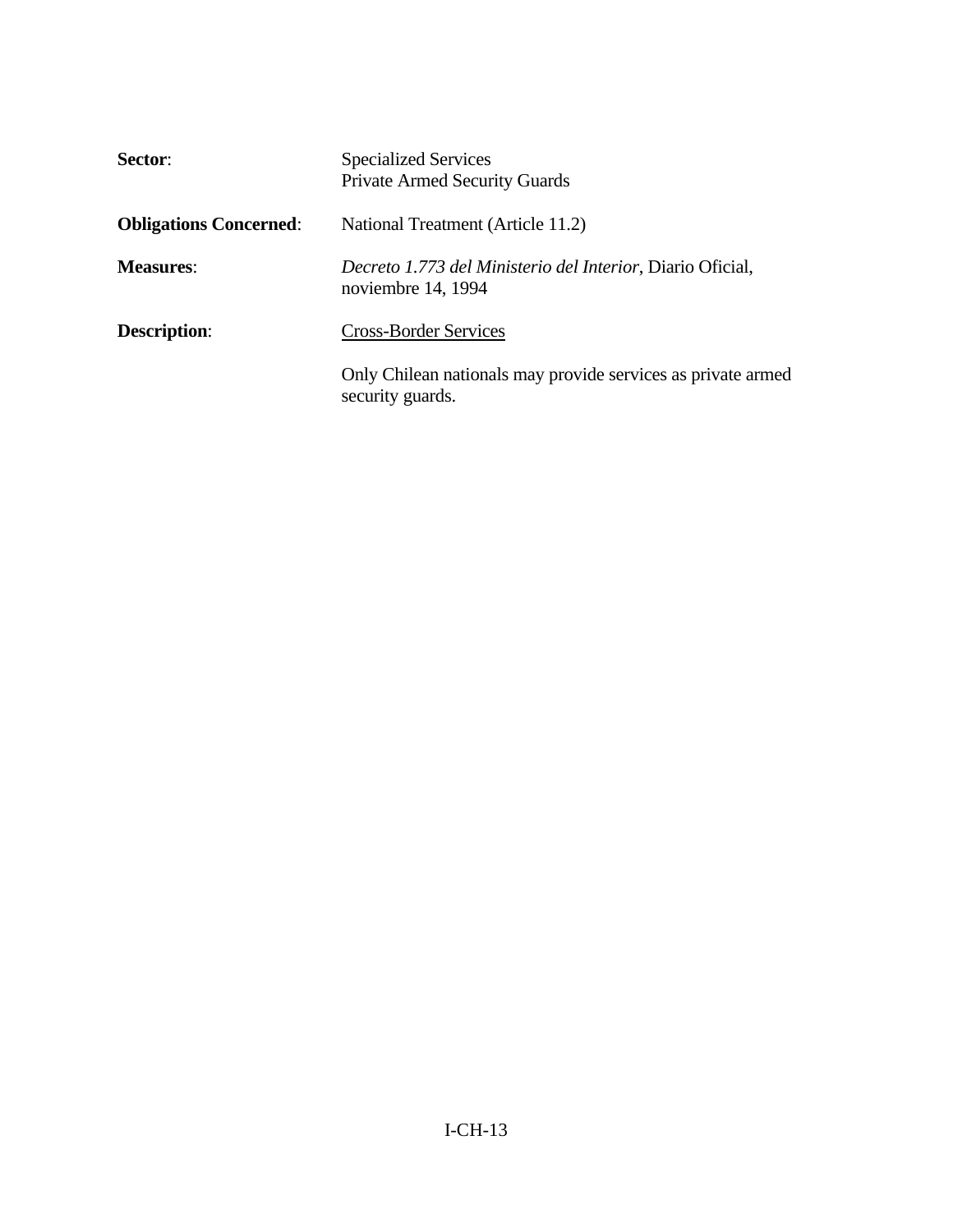| Sector:                       | <b>Business Services</b><br><b>Research Services</b>                                                                                                                                                                                                                                                                                                                                                                                                                 |
|-------------------------------|----------------------------------------------------------------------------------------------------------------------------------------------------------------------------------------------------------------------------------------------------------------------------------------------------------------------------------------------------------------------------------------------------------------------------------------------------------------------|
| <b>Obligations Concerned:</b> | National Treatment (Article 11.2)                                                                                                                                                                                                                                                                                                                                                                                                                                    |
| <b>Measures:</b>              | Decreto Supremo 711 del Ministerio de Defensa, Diario Oficial,<br>octubre 15, 1975                                                                                                                                                                                                                                                                                                                                                                                   |
| <b>Description:</b>           | <b>Cross-Border Services</b>                                                                                                                                                                                                                                                                                                                                                                                                                                         |
|                               | Foreign natural and juridical persons intending to conduct research<br>in the Chilean 200-mile maritime zone shall be required to submit<br>a request six months in advance to the <i>Instituto Hidrográfico de la</i><br>Armada de Chile and shall comply with the requirements<br>established in the corresponding regulation. To that end they must<br>submit a request at least six months in advance of the date on<br>which they intend to begin the research. |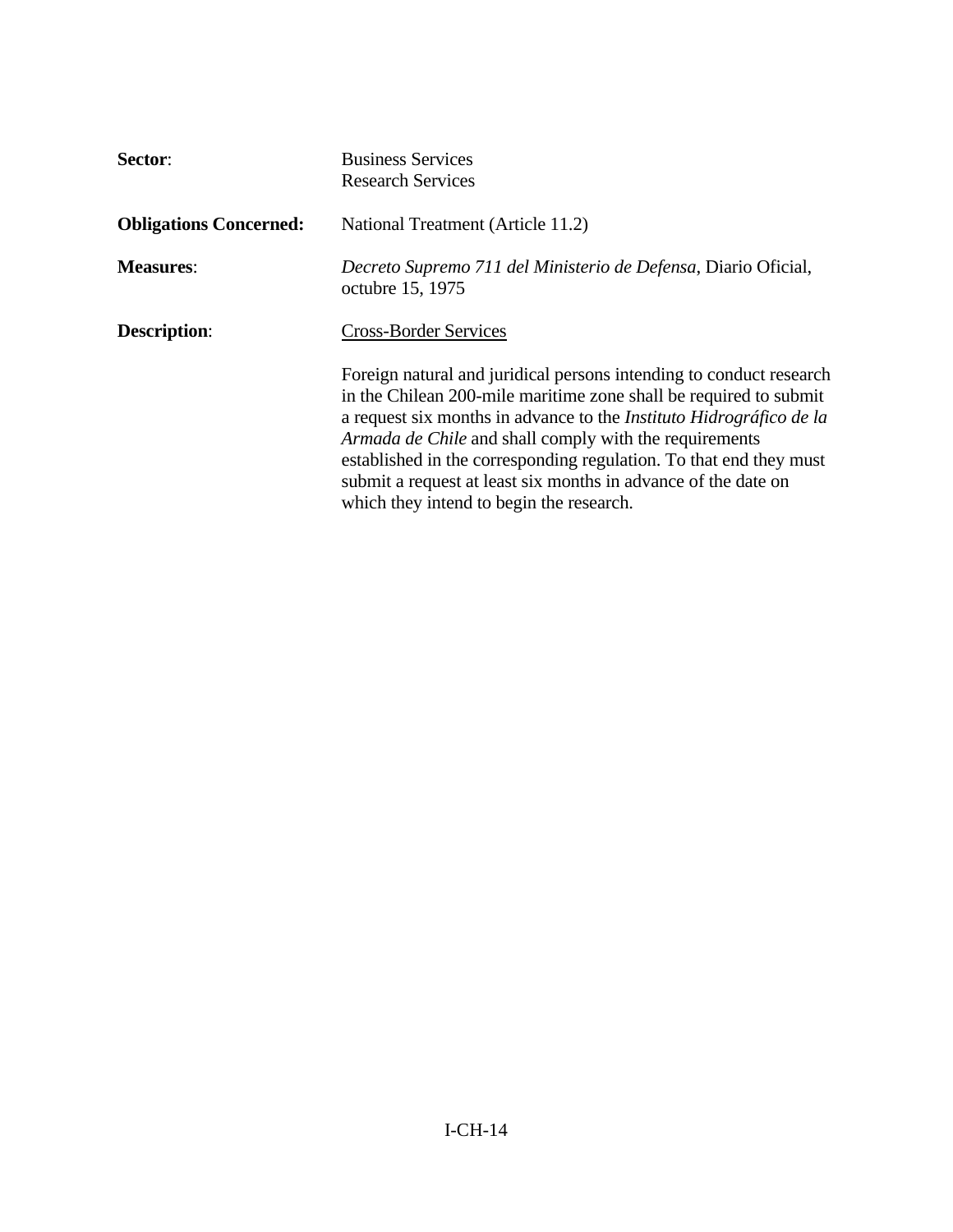| Sector:                       | <b>Business Services</b><br><b>Research Services</b>                                                                                                                                                                                                                                                                                                                                                                                                                                                                                                                                                                                                                                                                          |
|-------------------------------|-------------------------------------------------------------------------------------------------------------------------------------------------------------------------------------------------------------------------------------------------------------------------------------------------------------------------------------------------------------------------------------------------------------------------------------------------------------------------------------------------------------------------------------------------------------------------------------------------------------------------------------------------------------------------------------------------------------------------------|
| <b>Obligations Concerned:</b> | National Treatment (Article 11.2)                                                                                                                                                                                                                                                                                                                                                                                                                                                                                                                                                                                                                                                                                             |
| <b>Measures:</b>              | Decreto con Fuerza de Ley 11 del Ministerio de Economía, Diario<br>Oficial, diciembre 5, 1968                                                                                                                                                                                                                                                                                                                                                                                                                                                                                                                                                                                                                                 |
|                               | Decreto 559 del Ministerio de Relaciones Exteriores, Diario<br>Oficial, enero 24, 1968                                                                                                                                                                                                                                                                                                                                                                                                                                                                                                                                                                                                                                        |
|                               | Decreto con Fuerza de Ley 83 del Ministerio de Relaciones<br>Exteriores, Diario Oficial, marzo 27, 1979                                                                                                                                                                                                                                                                                                                                                                                                                                                                                                                                                                                                                       |
| <b>Description:</b>           | <b>Cross-Border Services</b>                                                                                                                                                                                                                                                                                                                                                                                                                                                                                                                                                                                                                                                                                                  |
|                               | Natural persons representing foreign juridical persons, or natural<br>persons residing abroad, intending to perform explorations for<br>work of a scientific or technical nature, or mountain climbing, in<br>areas that are adjacent to Chilean borders shall apply for the<br>appropriate authorization through a Chilean Consul in the country<br>of domicile of the natural person. The Chilean consul shall then<br>send such request directly to the Dirección de Fronteras y Límites<br>del Estado. The Dirección may order that one or more Chilean<br>natural persons working in the appropriate related activities shall<br>join the expedition in order to become acquainted with the studies<br>to be undertaken. |
|                               | The Departamento de Operaciones de la Dirección de Fronteras y<br>Límites del Estado shall decide and announce whether it authorizes<br>or rejects geographic or scientific explorations to be carried out by<br>foreign juridical or natural persons in Chile. The Dirección de<br>Fronteras y Límites del Estado shall authorize and will supervise<br>all explorations involving work of a scientific or technical nature,<br>or related to mountain climbing, that foreign juridical persons or<br>natural persons residing abroad intend to carry out in areas<br>adjacent to Chilean borders.                                                                                                                           |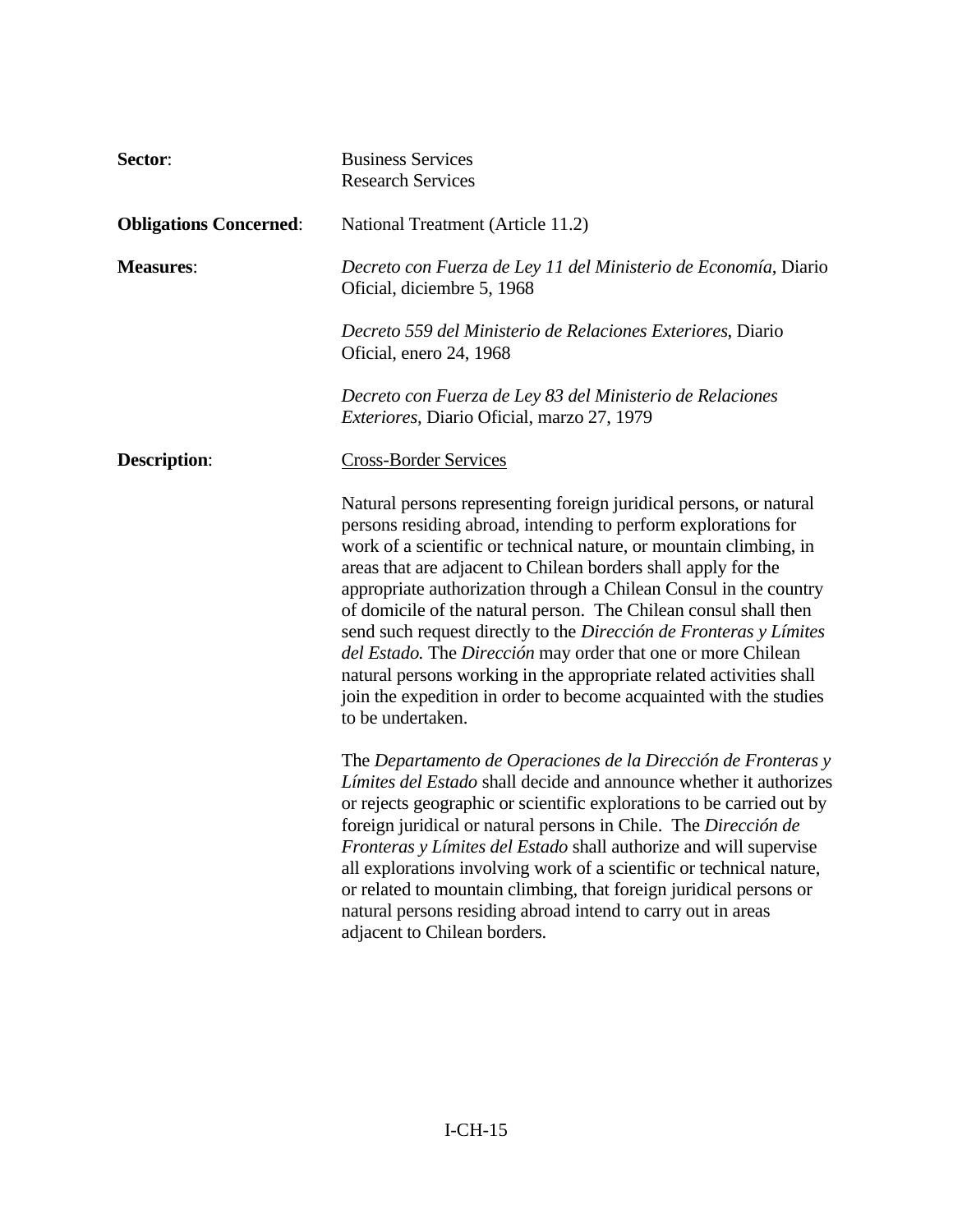| Sector:                       | <b>Business Services</b><br><b>Research in Social Sciences</b>                                                                                                                                                                                                                                                                                                                                                                                                                                                                                                                                                                                                                                                                                                                                                                                                                                                                                                  |
|-------------------------------|-----------------------------------------------------------------------------------------------------------------------------------------------------------------------------------------------------------------------------------------------------------------------------------------------------------------------------------------------------------------------------------------------------------------------------------------------------------------------------------------------------------------------------------------------------------------------------------------------------------------------------------------------------------------------------------------------------------------------------------------------------------------------------------------------------------------------------------------------------------------------------------------------------------------------------------------------------------------|
| <b>Obligations Concerned:</b> | National Treatment (Article 11.2)                                                                                                                                                                                                                                                                                                                                                                                                                                                                                                                                                                                                                                                                                                                                                                                                                                                                                                                               |
| <b>Measures:</b>              | Ley 17288, Diario Oficial, febrero 4, 1970, Título V                                                                                                                                                                                                                                                                                                                                                                                                                                                                                                                                                                                                                                                                                                                                                                                                                                                                                                            |
|                               | Decreto Supremo 484 del Ministerio de Educación, Diario Oficial,<br>abril 2, 1991                                                                                                                                                                                                                                                                                                                                                                                                                                                                                                                                                                                                                                                                                                                                                                                                                                                                               |
| <b>Description:</b>           | <b>Cross-Border Services</b>                                                                                                                                                                                                                                                                                                                                                                                                                                                                                                                                                                                                                                                                                                                                                                                                                                                                                                                                    |
|                               | Foreign juridical or foreign natural persons intending to perform<br>excavations, surveys, probing, and/or collect anthropological,<br>archeological, or paleontological material must apply for a permit<br>from the Consejo de Monumentos Nacionales. In order to obtain<br>the permit, the person in charge of the research must be engaged by<br>a reliable foreign scientific institution and must be working in<br>collaboration with a Chilean state-owned scientific institution or a<br>Chilean university.                                                                                                                                                                                                                                                                                                                                                                                                                                            |
|                               | The aforementioned permit can be granted to (1) Chilean<br>researchers having the pertinent scientific background in<br>archeology, anthropology, or paleontology, duly certified as<br>appropriate, and also having a research project and due institutional<br>sponsorship; and (2) foreign researchers, provided that they are<br>engaged by a reliable scientific institution and that they work in<br>collaboration with a Chilean governmental scientific institution or a<br>Chilean university. Museum Directors or Curators acknowledged<br>by the Consejo de Monumentos Nacionales, professional<br>archeologists, anthropologists, or paleontologists, as appropriate,<br>and the members of the Sociedad Chilena de Arqueología shall be<br>authorized to perform salvage-related works. Salvage involves the<br>urgent recovery of data or archeological, anthropological, or<br>paleontological artifacts or species threatened by imminent loss. |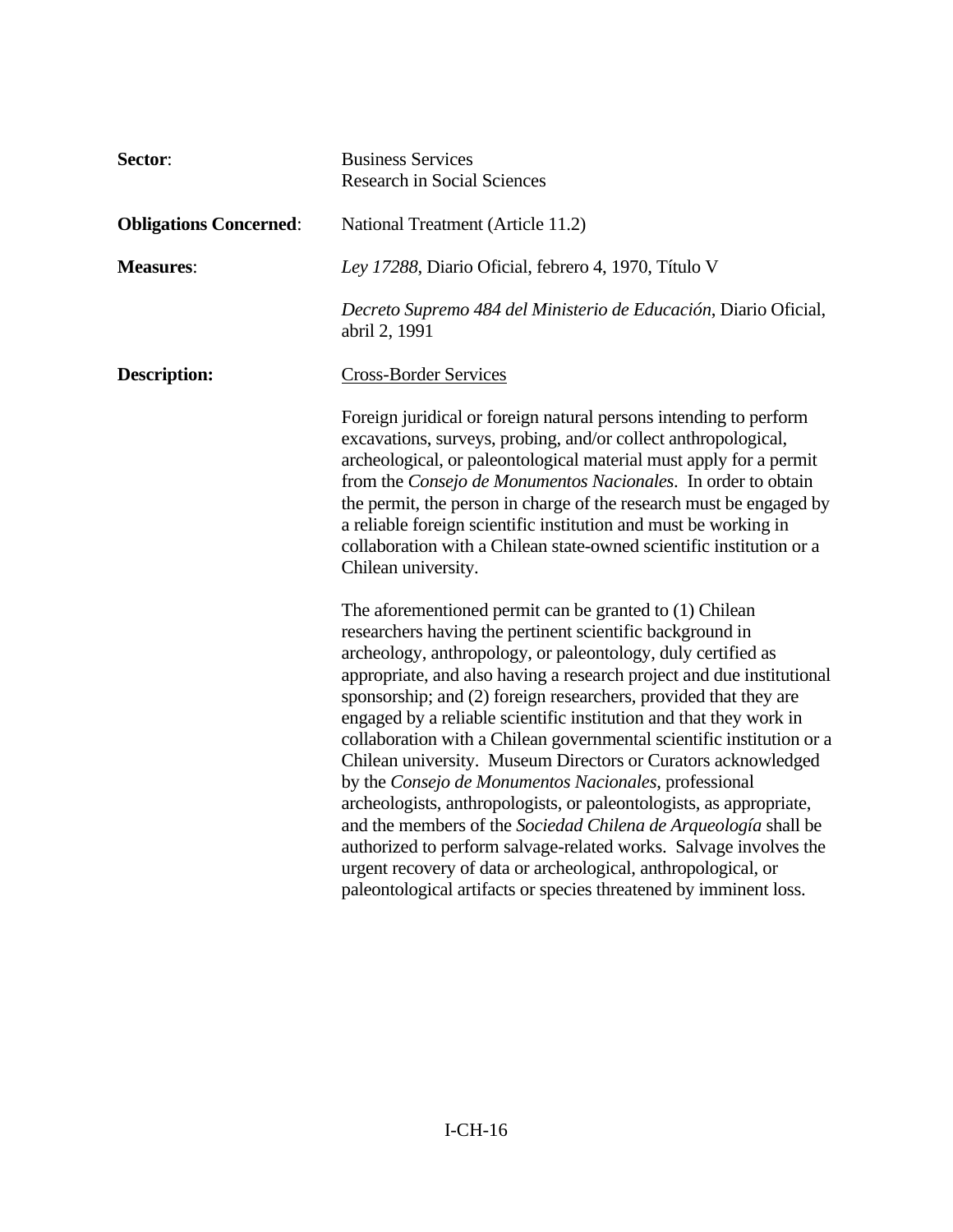| Sector:                     | Printing, Publishing, and Other Related Industries                                                                                                                                                                                                                                                                                                                                                                                                                                                                                                                                                                                                                                                |
|-----------------------------|---------------------------------------------------------------------------------------------------------------------------------------------------------------------------------------------------------------------------------------------------------------------------------------------------------------------------------------------------------------------------------------------------------------------------------------------------------------------------------------------------------------------------------------------------------------------------------------------------------------------------------------------------------------------------------------------------|
| <b>Type of Reservation:</b> | National Treatment (Articles 10.2, 11.2)<br>Most-Favored-Nation Treatment (Articles 10.3, 11.3)<br>Local Presence (Article 11.5)<br>Senior Management and Boards of Directors (Article 10.6)                                                                                                                                                                                                                                                                                                                                                                                                                                                                                                      |
| <b>Measures:</b>            | Ley 19733, Diario Oficial junio4, 2001, Ley sobre las Libertades<br>de Opinión e Información y Ejercicio del Periodismo, Títulos I y<br>Ш                                                                                                                                                                                                                                                                                                                                                                                                                                                                                                                                                         |
| <b>Description:</b>         | <b>Investment and Cross-Border Services</b>                                                                                                                                                                                                                                                                                                                                                                                                                                                                                                                                                                                                                                                       |
|                             | The owner of a social communication medium such as<br>newspapers, magazines, or regularly published texts whose<br>publishing address is located in Chile, or a national news agency,<br>shall in the case of a natural person have a duly established<br>domicile in Chile and, in the case of a juridical person, shall be<br>constituted with domicile in Chile or have an agency authorized to<br>operate within the national territory. Only Chilean nationals may<br>be president, administrators, or legal representatives of the juridical<br>person. The director legally responsible and the person who<br>replaces him or her must be Chilean with domicile and residence in<br>Chile. |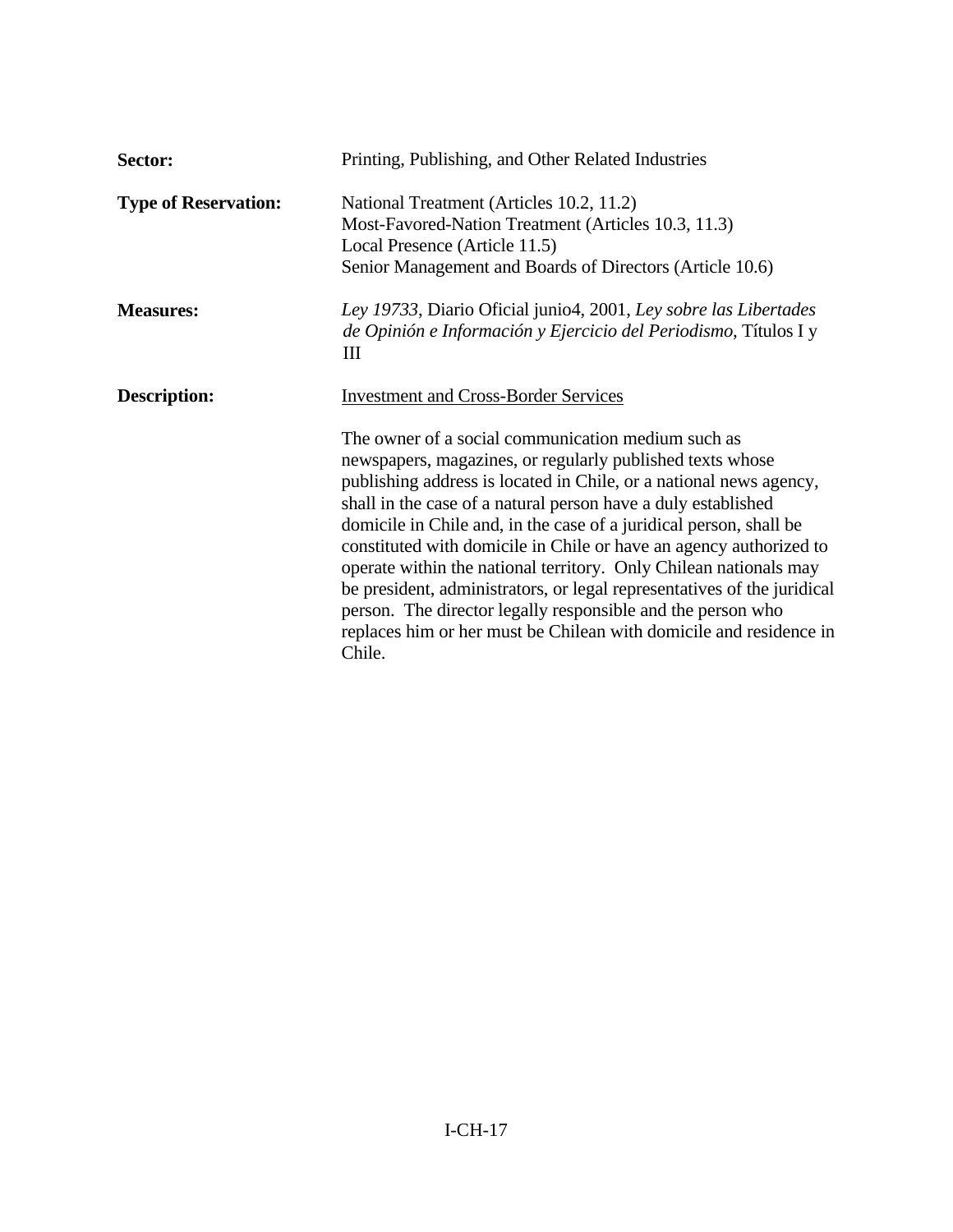| Sector:                       | Professional, Technical, and Specialized Services<br><b>Professional Services</b>                                                                                                                                                                                                                                                                                                                                                               |
|-------------------------------|-------------------------------------------------------------------------------------------------------------------------------------------------------------------------------------------------------------------------------------------------------------------------------------------------------------------------------------------------------------------------------------------------------------------------------------------------|
| <b>Obligations Concerned:</b> | National Treatment (Article 11.2)<br>Local Presence (Article 11.5)                                                                                                                                                                                                                                                                                                                                                                              |
| <b>Measures:</b>              | Ley 18.046, Diario Oficial, octubre 22, 1981, Ley de Sociedades<br>Anónimas, Título V                                                                                                                                                                                                                                                                                                                                                           |
|                               | Decreto Supremo 587 del Ministerio de Hacienda, Diario Oficial,<br>noviembre 13, 1982, Reglamento de Sociedades Anónimas                                                                                                                                                                                                                                                                                                                        |
|                               | Decreto Ley 1.097, Diario Oficial, julio 25, 1975, Títulos I, II, III, y<br>IV                                                                                                                                                                                                                                                                                                                                                                  |
|                               | Decreto Ley 3.538, Diario Oficial, diciembre 23, 1980, Títulos I, II,<br>III, $y$ IV                                                                                                                                                                                                                                                                                                                                                            |
|                               | Circular 2.714, octubre 6, 1992; Circular 1, enero 17, 1989;<br>Capítulo 19 de la Recopilación Actualizada de Normas de la<br>Superintendencia de Bancos e Instituciones Financieras sobre<br><b>Auditores Externos</b>                                                                                                                                                                                                                         |
|                               | Circulares 327, junio 29, 1983, y 350, octubre 21, 1983, de la<br>Superintendencia de Valores y Seguros                                                                                                                                                                                                                                                                                                                                         |
| <b>Description:</b>           | <b>Cross-Border Services</b>                                                                                                                                                                                                                                                                                                                                                                                                                    |
|                               | External auditors of financial institutions must be registered in the<br>Registry of External Auditors kept by the Superintendencia de<br>Bancos e Instituciones Financieras and the Superintendencia de<br>Valores y Seguros. Only firms legally incorporated in Chile as<br>partnerships (sociedades de personas) or associations<br>(asociaciones) and whose main line of business is auditing services<br>may be inscribed in the Registry. |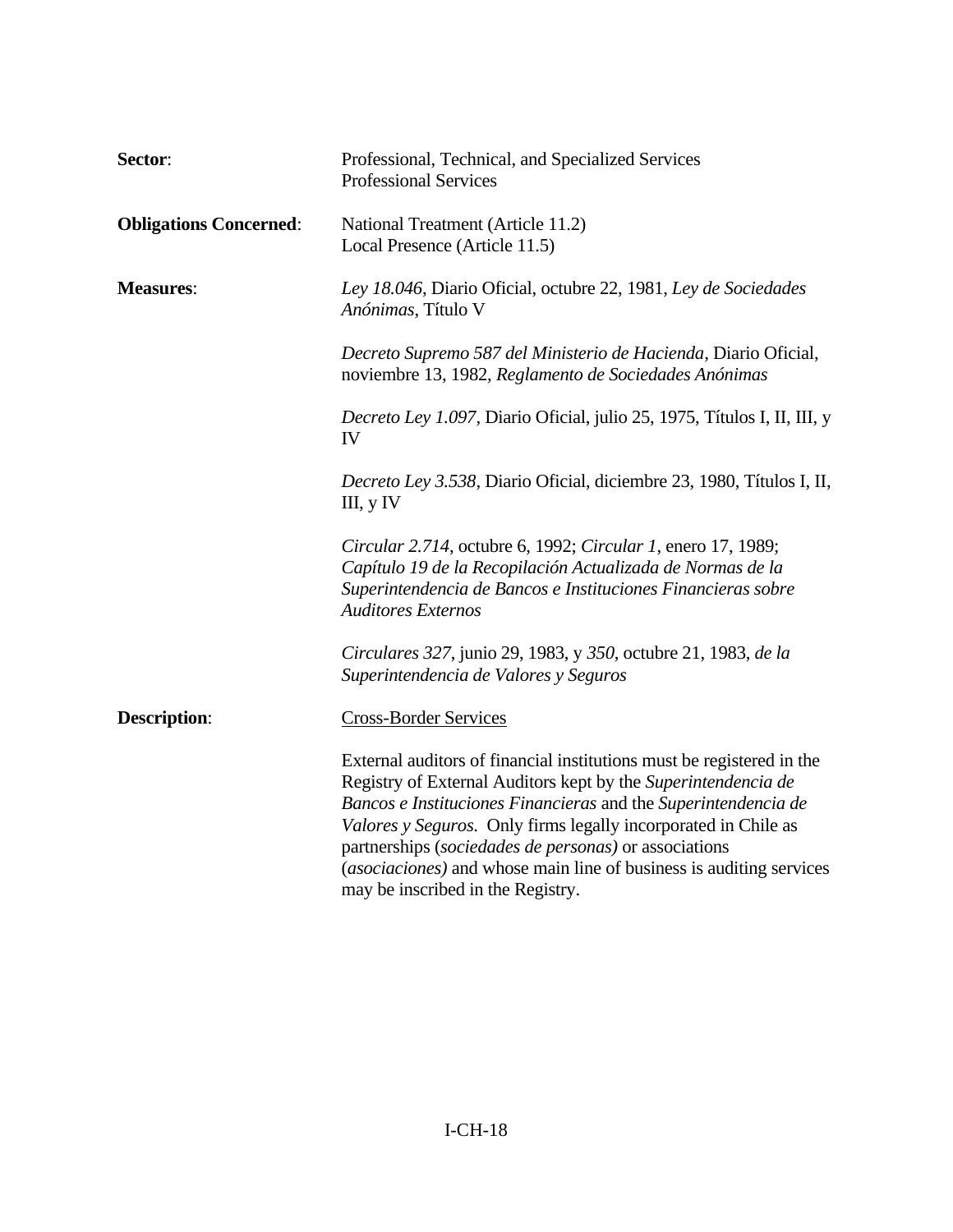| Sector:                       | <b>Professional Services</b><br><b>Legal Services</b>                                                                                                                                                                                                                                                                                                                                                                                                                                                                                                                                                                                                                                                                                                                                                                                                                                            |
|-------------------------------|--------------------------------------------------------------------------------------------------------------------------------------------------------------------------------------------------------------------------------------------------------------------------------------------------------------------------------------------------------------------------------------------------------------------------------------------------------------------------------------------------------------------------------------------------------------------------------------------------------------------------------------------------------------------------------------------------------------------------------------------------------------------------------------------------------------------------------------------------------------------------------------------------|
| <b>Obligations Concerned:</b> | National Treatment (Article 11.2)<br>Most-Favored-Nation Treatment (Article 11.3)                                                                                                                                                                                                                                                                                                                                                                                                                                                                                                                                                                                                                                                                                                                                                                                                                |
| <b>Measures:</b>              | Código Orgánico de Tribunales, Título XV                                                                                                                                                                                                                                                                                                                                                                                                                                                                                                                                                                                                                                                                                                                                                                                                                                                         |
|                               | Decreto 110 del Ministerio de Justicia, Diario Oficial, marzo 20,<br>1979                                                                                                                                                                                                                                                                                                                                                                                                                                                                                                                                                                                                                                                                                                                                                                                                                        |
|                               | Ley 18.120, Diario Oficial, mayo 18, 1982                                                                                                                                                                                                                                                                                                                                                                                                                                                                                                                                                                                                                                                                                                                                                                                                                                                        |
|                               | Convenio sobre Mutuo Reconocimiento de Exámenes y de Títulos<br>Profesionales entre Chile y Ecuador, Diario Oficial, julio 16, 1937                                                                                                                                                                                                                                                                                                                                                                                                                                                                                                                                                                                                                                                                                                                                                              |
| <b>Description:</b>           | <b>Cross-Border Services</b>                                                                                                                                                                                                                                                                                                                                                                                                                                                                                                                                                                                                                                                                                                                                                                                                                                                                     |
|                               | Only Chilean natural persons shall be authorized to practice as<br>lawyers ( <i>abogados</i> ).                                                                                                                                                                                                                                                                                                                                                                                                                                                                                                                                                                                                                                                                                                                                                                                                  |
|                               | Only lawyers (abogados) duly qualified to practice law shall be<br>authorized to plead a case in Chilean courts and to file the first legal<br>action or claim of each party. The following documents, among<br>others, shall be drawn up solely by lawyers ("abogados"): drafting<br>of articles of incorporation and amendments thereto; mutual<br>termination of obligations or liquidation of corporations; liquidation<br>of community property between spouses (sociedad conyugal);<br>distribution of property; articles of incorporation of juridical<br>persons, associations, water canal members (asociaciones de<br><i>canalistas</i> ), and cooperatives associations ( <i>cooperativas</i> );<br>agreements governing financial transactions; corporate bond<br>issuance agreements; and sponsoring applications for legal<br>representation made by corporations and foundations. |
|                               | Chile has a bilateral agreement with Ecuador, whereby Ecuadorian<br>citizens holding a lawyers degree granted by a University in<br>Ecuador are admitted to practice as lawyers (abogado) in Chile.                                                                                                                                                                                                                                                                                                                                                                                                                                                                                                                                                                                                                                                                                              |
|                               | None of these measures apply to foreign legal consultants who<br>practice or advise on the law of any country in which that<br>consultant is authorized to practice as a lawyer.                                                                                                                                                                                                                                                                                                                                                                                                                                                                                                                                                                                                                                                                                                                 |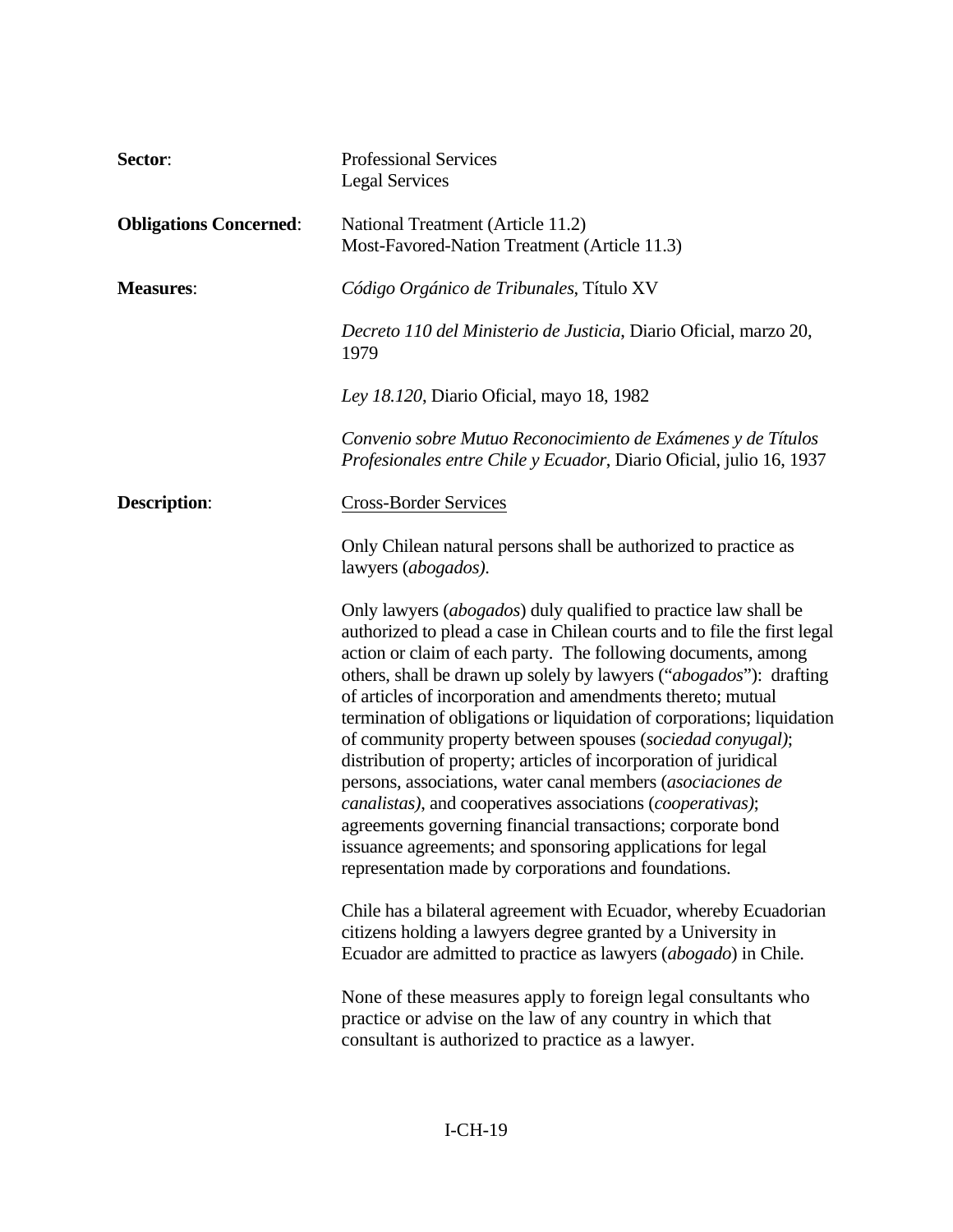| Sector:                       | Professional, Technical, and Specialized Services<br>Auxiliary Services in the Administration of Justice                                                                                                                                                      |
|-------------------------------|---------------------------------------------------------------------------------------------------------------------------------------------------------------------------------------------------------------------------------------------------------------|
| <b>Obligations Concerned:</b> | National Treatment (Article 11.2)<br>Local Presence (Article 11.5)                                                                                                                                                                                            |
| <b>Measures:</b>              | Código Orgánico de Tribunales, Títulos XI y XII                                                                                                                                                                                                               |
|                               | Reglamento del Registro del Conservador de Bienes Raíces, Títulos<br>I, II, $y$ III                                                                                                                                                                           |
|                               | Ley 18.118, Diario Oficial 22 de mayo, 1982, Título I                                                                                                                                                                                                         |
|                               | Decreto 197 del Ministerio de Economía, Diario Oficial 8 de<br>agosto, 1985                                                                                                                                                                                   |
|                               | Ley 18.175, Diario Oficial 28 de octubre, 1982, Título III                                                                                                                                                                                                    |
| <b>Description:</b>           | <b>Cross-Border Services</b>                                                                                                                                                                                                                                  |
|                               | Justice ancillaries <i>(auxiliares de justicia)</i> must have their residence<br>in the same city or place where the court house for which they<br>render services is domiciled.                                                                              |
|                               | Public defenders <i>(defensores públicos)</i> , public notaries <i>(notarios</i> )<br>públicos), and custodians (conservadores) shall be Chilean natural<br>persons and fulfill the same requirements needed to become a<br>judge.                            |
|                               | Archivists (archiveros) and arbitrators at law (arbitros de derecho)<br>must be lawyers and, therefore, must be Chilean natural persons.<br>United States lawyers may assist in arbitration when dealing with<br>U.S. law and the private parties request it. |
|                               | Only Chilean natural persons with the right to vote, and foreign<br>natural persons with permanent residence and the right to vote, can<br>act as process servers (receptores judiciales) and superior court<br>attorneys (procuradores del número).          |
|                               | Only Chilean natural persons, foreign natural persons with<br>permanent residence in Chile, or Chilean juridical persons may be<br>auctioneers (martilleros públicos).                                                                                        |
|                               | Receivers in bankruptcy <i>(síndicos de quiebra)</i> must have a<br>professional or technical degree granted by a university or a<br>$I-CH-20$                                                                                                                |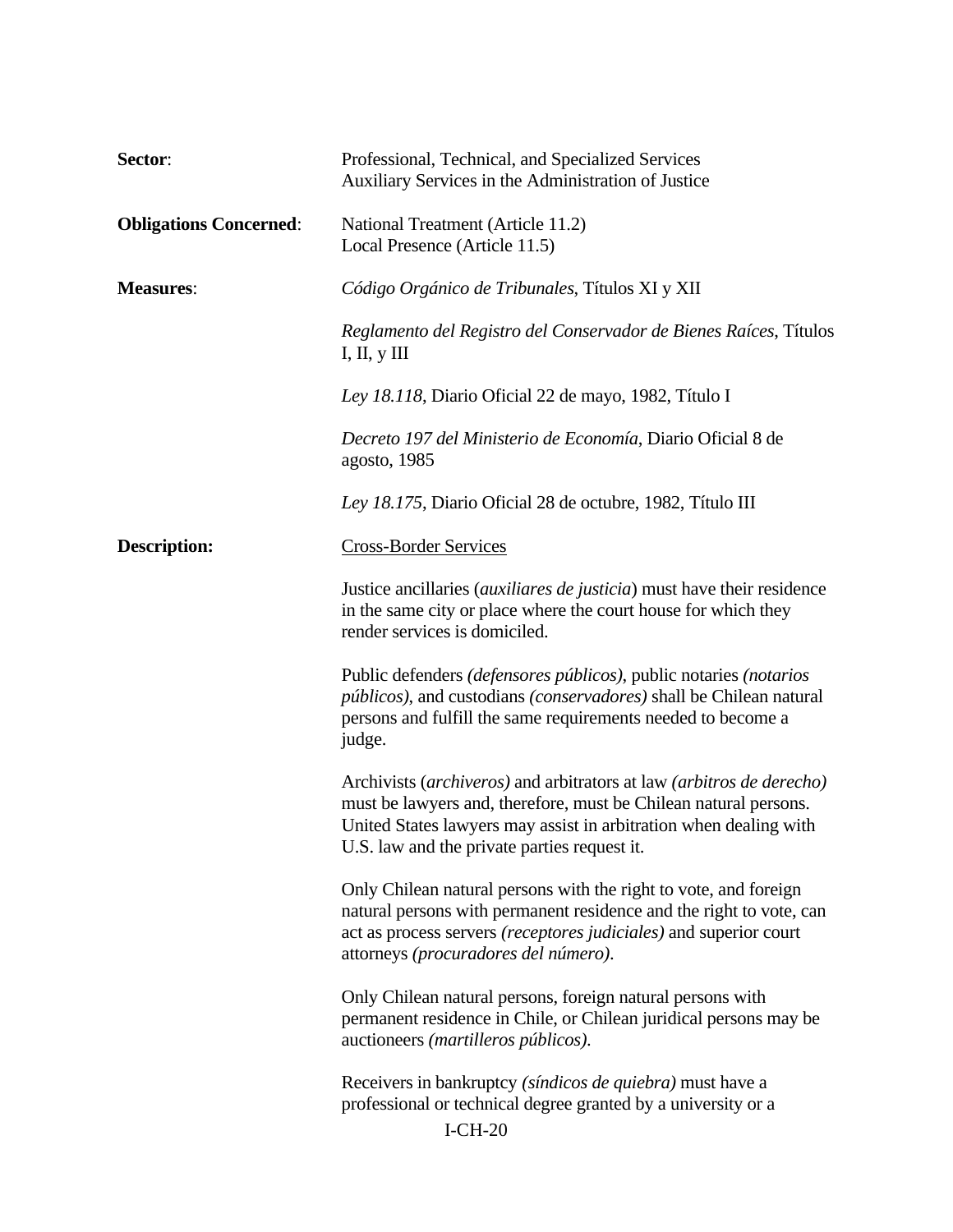professional or technical institute recognized by Chile. Receivers in bankruptcy must have at least three years of experience in the commercial, economic, or juridical field.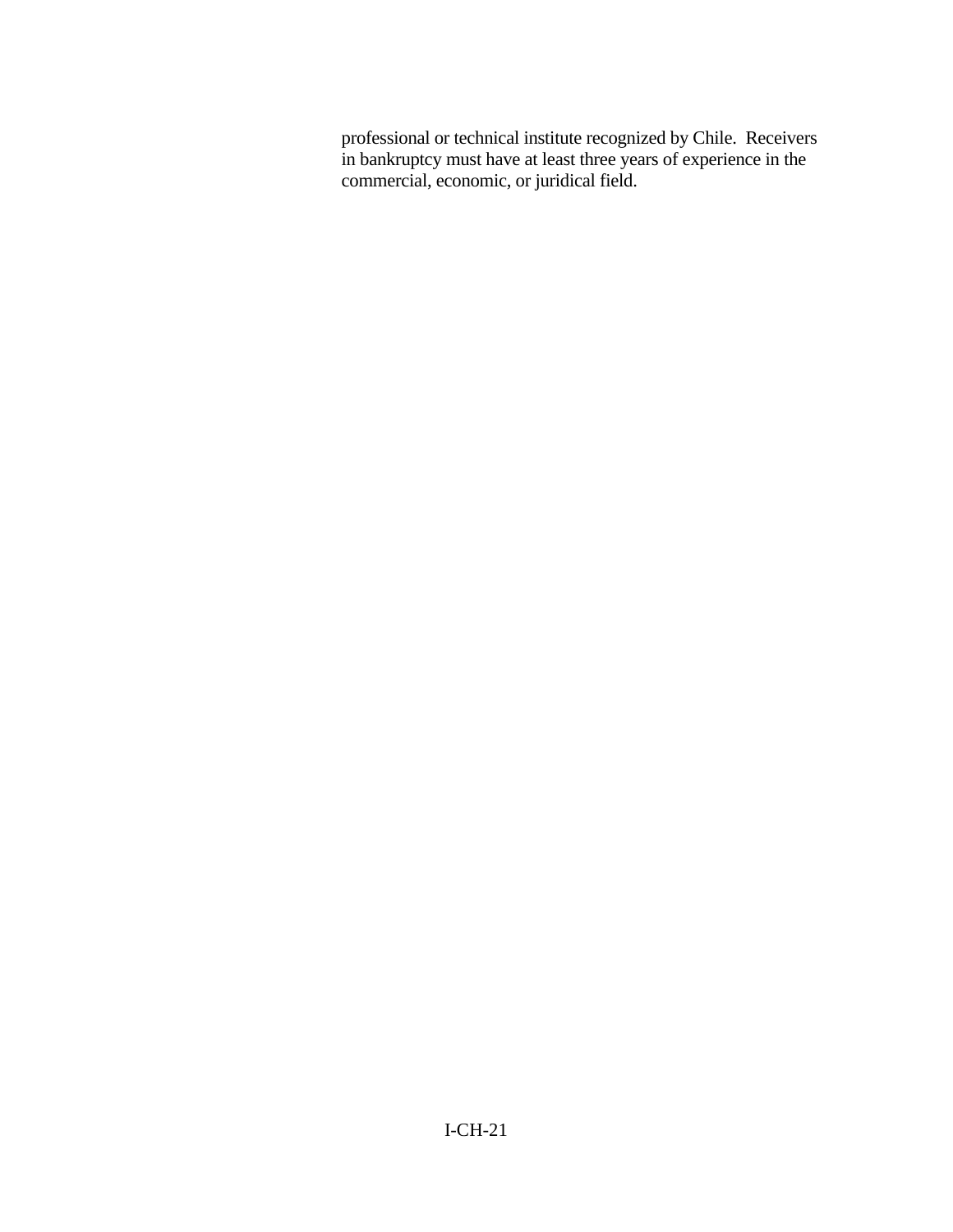| Sector:                       | Transportation<br>Air Transportation                                                                                                                                                                                                                                                                                                                                |
|-------------------------------|---------------------------------------------------------------------------------------------------------------------------------------------------------------------------------------------------------------------------------------------------------------------------------------------------------------------------------------------------------------------|
| <b>Obligations Concerned:</b> | National Treatment (Articles 10.2, 11.2)<br>Most-Favored-Nation Treatment (Articles 10.3, 11.3)<br>Local Presence (Article 11.5)<br>Senior Management and Boards of Directors (Article 10.6)                                                                                                                                                                        |
| <b>Measures:</b>              | Ley 18.916, Diario Oficial, febrero 8, 1990, Código Aeronáutico,<br>Títulos preliminar, II y III                                                                                                                                                                                                                                                                    |
|                               | Decreto Ley 2.564, Diario Oficial, junio 22, 1979, Normas sobre<br>Aviación Comercial                                                                                                                                                                                                                                                                               |
|                               | Decreto Supremo 624 del Ministerio de Defensa, Diario Oficial,<br>enero 5, 1995                                                                                                                                                                                                                                                                                     |
|                               | Ley 16.752, Diario Oficial, febrero 17, 1968, Título II                                                                                                                                                                                                                                                                                                             |
|                               | Decreto 34 del Ministerio de Defensa, Diario Oficial, febrero 10,<br>1968                                                                                                                                                                                                                                                                                           |
|                               | Decreto Supremo 102 del Ministerio de Transportes y<br>Telecomunicaciones, Diario Oficial, junio 17, 1981                                                                                                                                                                                                                                                           |
|                               | Decreto supremo 172 del Ministerio de Defensa, Diario Oficial,<br>marzo 5, 1974                                                                                                                                                                                                                                                                                     |
|                               | Decreto Supremo 37 del Ministerio de Defensa, Diario Oficial,<br>diciembre 10, 1991                                                                                                                                                                                                                                                                                 |
|                               | Decreto 234 del Ministerio de Defensa, Diario Oficial, junio 19,<br>1971                                                                                                                                                                                                                                                                                            |
| <b>Description:</b>           | <b>Investment and Cross-Border Services</b>                                                                                                                                                                                                                                                                                                                         |
|                               | Only a Chilean natural or juridical person may register an aircraft<br>in Chile. A juridical person must be constituted in Chile with<br>principal domicile and real effective seat in Chile. In addition, a<br>majority of its ownership must be held by Chilean natural or<br>juridical persons, which in turn must comply with the<br>aforementioned requisites. |
|                               | The president, manager, majority of directors, and/or<br>administrators of the juridical person must be Chilean natural<br>$I-CH-22$                                                                                                                                                                                                                                |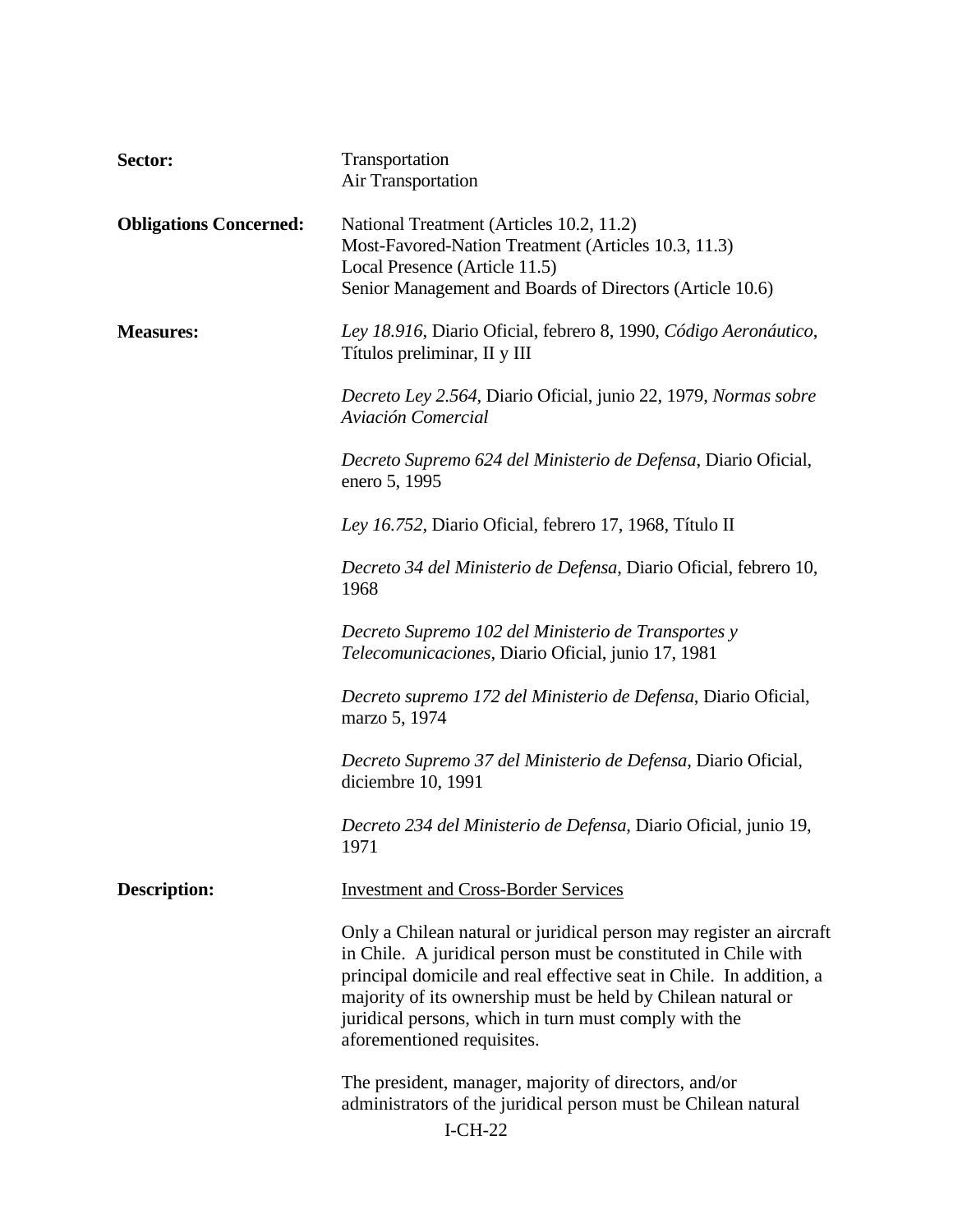## persons.

A foreign registered private aircraft engaged in non-commercial activities may not remain in Chile more than 30 days from its date of entry into Chile, unless authorized by the *Dirección General de Aeronáutica Civil*. For greater certainty, this measure shall not apply to specialty air services as defined in Article 11.12 (Definitions), except for glider towing and parachute jumping.

In order to work as crew members on aircraft used by a Chilean aviation company, foreign aviation staff shall be required first to obtain a Chilean license with the appropriate permits enabling them to discharge the pertinent duties.

Foreign aviation personnel shall be allowed to work in that capacity in Chile provided that Chilean civil aviation authorities validate the license or authorization granted by a foreign country. In the absence of an international agreement regulating such validation, the license or authorization shall be granted under conditions of reciprocity. In that case, proof shall be submitted showing that the licenses or authorizations were issued or validated by the pertinent authorities in the State where the aircraft is registered, that the documents are in force, and that the requirements for issuing or validating such licenses and authorizations meet or exceed the standards required in Chile for analogous cases.

Air transportation services may be provided by Chilean or foreign companies subject to the condition that, along the routes in which they operate, foreigners grant similar rights to Chilean aviation companies when so requested. The *Junta Aeronáutica Civil*, by means of a substantiated resolution *(resolución fundada)*, may terminate, suspend, or limit domestic traffic services (cabotage) or any other class of commercial aviation services carried out solely in Chilean territory by foreign companies or aircraft if in their country of origin the right to equal treatment for Chilean companies and aircraft is denied.

Foreign civil aircraft not engaging in commercial transport activities or non-scheduled commercial air transport intending to enter Chilean territory, including its territorial waters, to fly over Chile, and to make stop-overs for non-commercial purposes, shall be required to notify the *Dirección General de Aeronáutica Civil*  at least twenty-four hours in advance. Commercial traffic aircraft not operating on a regular basis shall not be allowed to carry passengers, cargo, or mail in Chilean territory without prior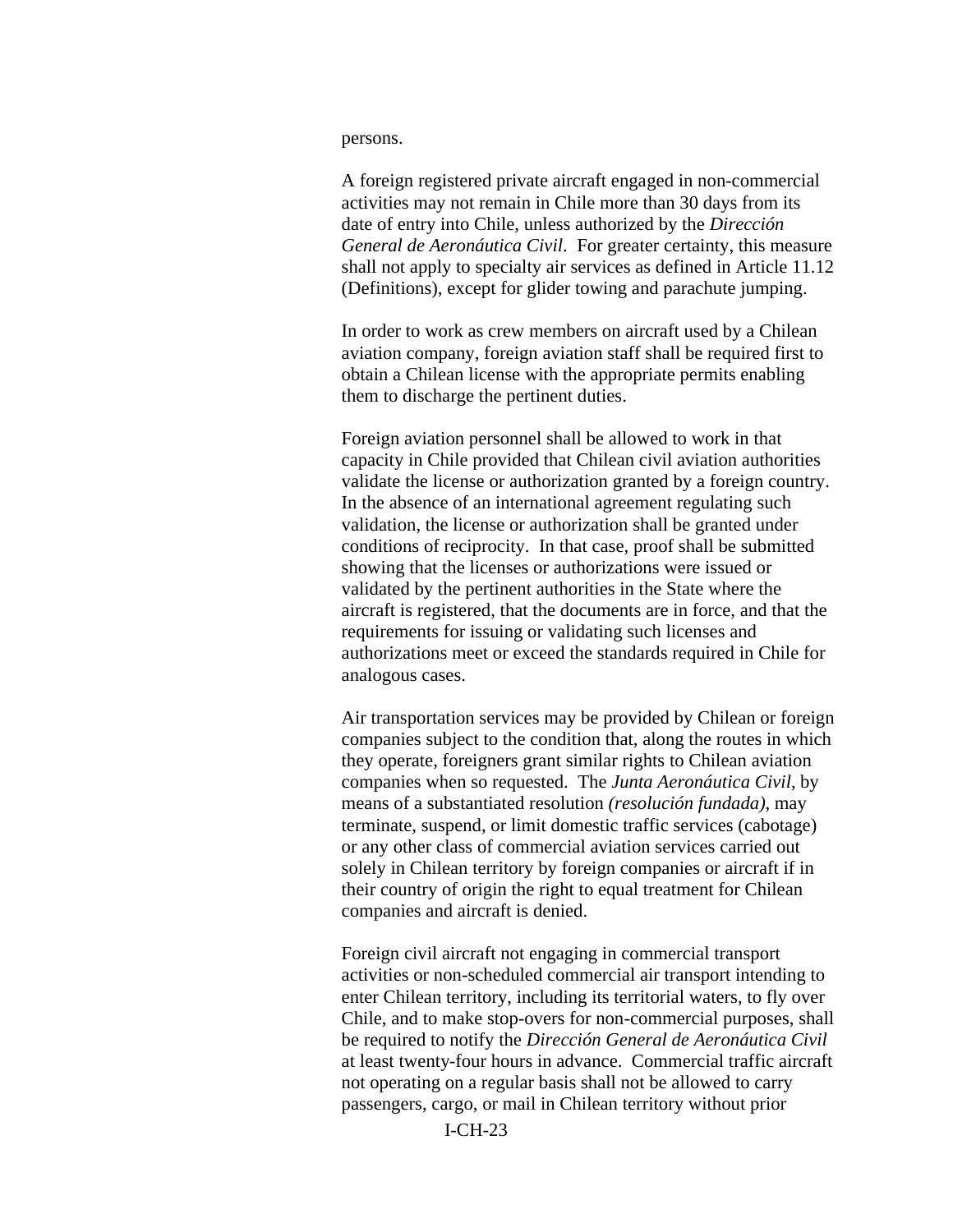authorization by the *Junta de Aeronáutica Civil*.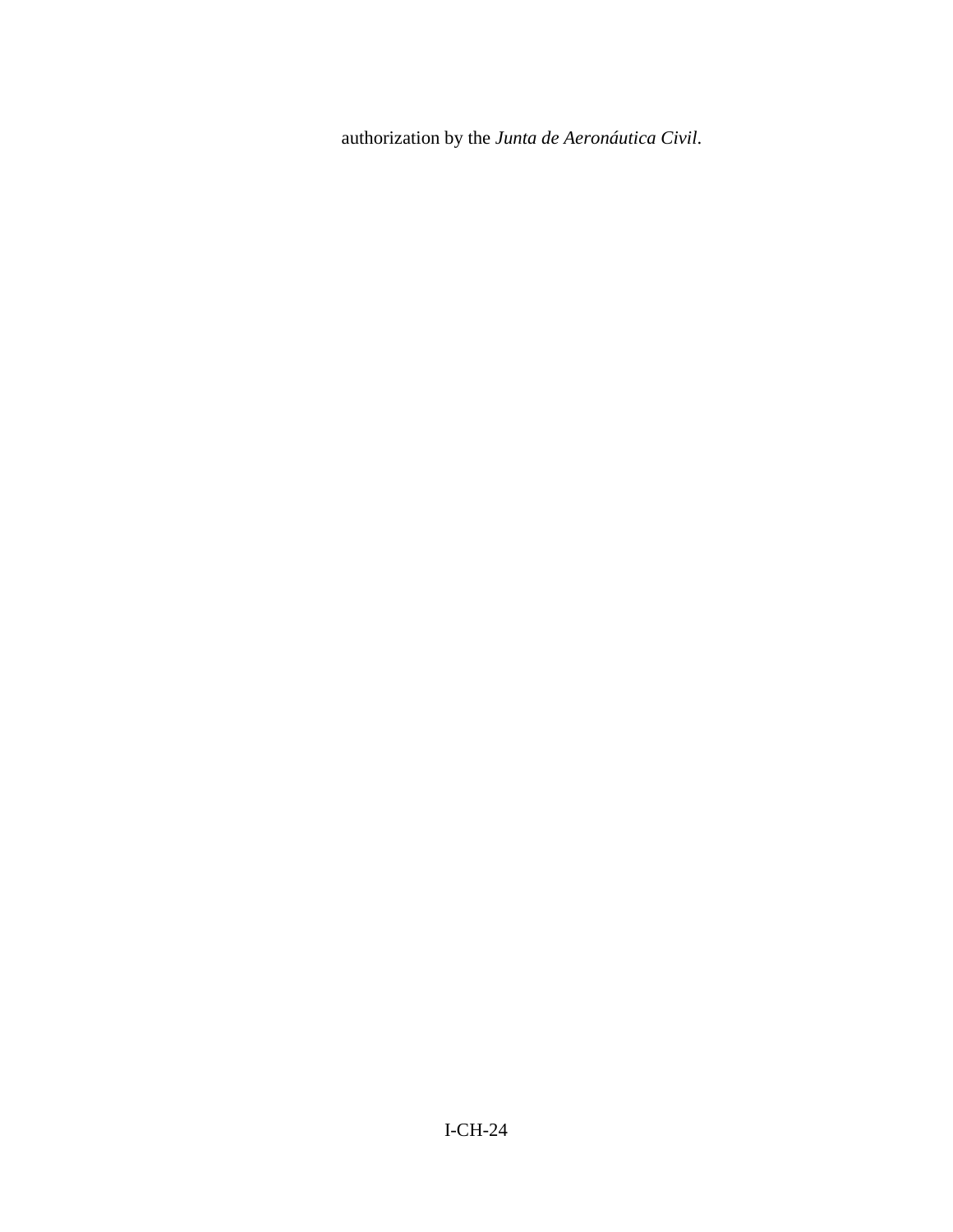| Sector:                       | Transportation<br>Shipping                                                                                                                                                                                                                                                                                                                                                                                                                                                                                                                                                                       |
|-------------------------------|--------------------------------------------------------------------------------------------------------------------------------------------------------------------------------------------------------------------------------------------------------------------------------------------------------------------------------------------------------------------------------------------------------------------------------------------------------------------------------------------------------------------------------------------------------------------------------------------------|
| <b>Obligations Concerned:</b> | National Treatment (Articles 10.2, 11.2)<br>Most-Favored-Nation Treatment (Articles 10.3, 11.3)<br>Local Presence (Article 11.5)<br>Senior Management and Boards of Directors (Article 10.6)                                                                                                                                                                                                                                                                                                                                                                                                     |
| <b>Measures:</b>              | Decreto Ley 3.059, Diario Oficial, diciembre 22, 1979, Ley de<br>Fomento a la Marina Mercante, Títulos I y II                                                                                                                                                                                                                                                                                                                                                                                                                                                                                    |
|                               | Decreto Supremo 24, Diario Oficial, marzo 10, 1986, Reglamento<br>del Decreto Ley 3.059, Títulos I y II                                                                                                                                                                                                                                                                                                                                                                                                                                                                                          |
|                               | Decreto Ley 2.222, Diario Oficial, mayo 31, 1978, Ley de<br>Navegación, Títulos I, II, III, IV, y V                                                                                                                                                                                                                                                                                                                                                                                                                                                                                              |
|                               | Decreto Supremo 153, Diario Oficial, marzo 11, 1966, Aprueba el<br>Reglamento General de Matrícula del Personal de Gente de Mar,<br><b>Fluvial</b> y Lacustre                                                                                                                                                                                                                                                                                                                                                                                                                                    |
|                               | Código de Comercio, Libro III, Títulos I, IV, y V                                                                                                                                                                                                                                                                                                                                                                                                                                                                                                                                                |
|                               | Ley 19.420, Diario Oficial, octubre 23, 1995, Establece incentivos<br>para el desarrollo económico de las provincias de Arica y<br>Parinacota y modifica cuerpos legales que indica, Título<br>Disposiciones varias                                                                                                                                                                                                                                                                                                                                                                              |
| <b>Description:</b>           | <b>Investment and Cross-Border Services</b>                                                                                                                                                                                                                                                                                                                                                                                                                                                                                                                                                      |
|                               | Only a Chilean natural or juridical person may register a vessel in<br>Chile. A juridical person must be constituted with principal<br>domicile and real and effective seat in Chile. Its president,<br>manager, and majority of the directors or administrators must be<br>Chilean natural persons. In addition, more than 50 percent of its<br>capital must be held by Chilean natural or juridical persons. For<br>these purposes, a juridical person with ownership participation in<br>another juridical person that owns a vessel has to comply with all<br>the aforementioned requisites. |
|                               | A joint ownership ( <i>comunidad</i> ) may register a vessel if (1) the<br>majority of the joint ownership is Chilean with domicile and<br>residency in Chile; (2) the administrators are Chileans; and (3) the<br>majority of the rights of the joint ownership belong to a Chilean<br>natural or juridical person. For these purposes, a juridical person<br>$I-CH-25$                                                                                                                                                                                                                         |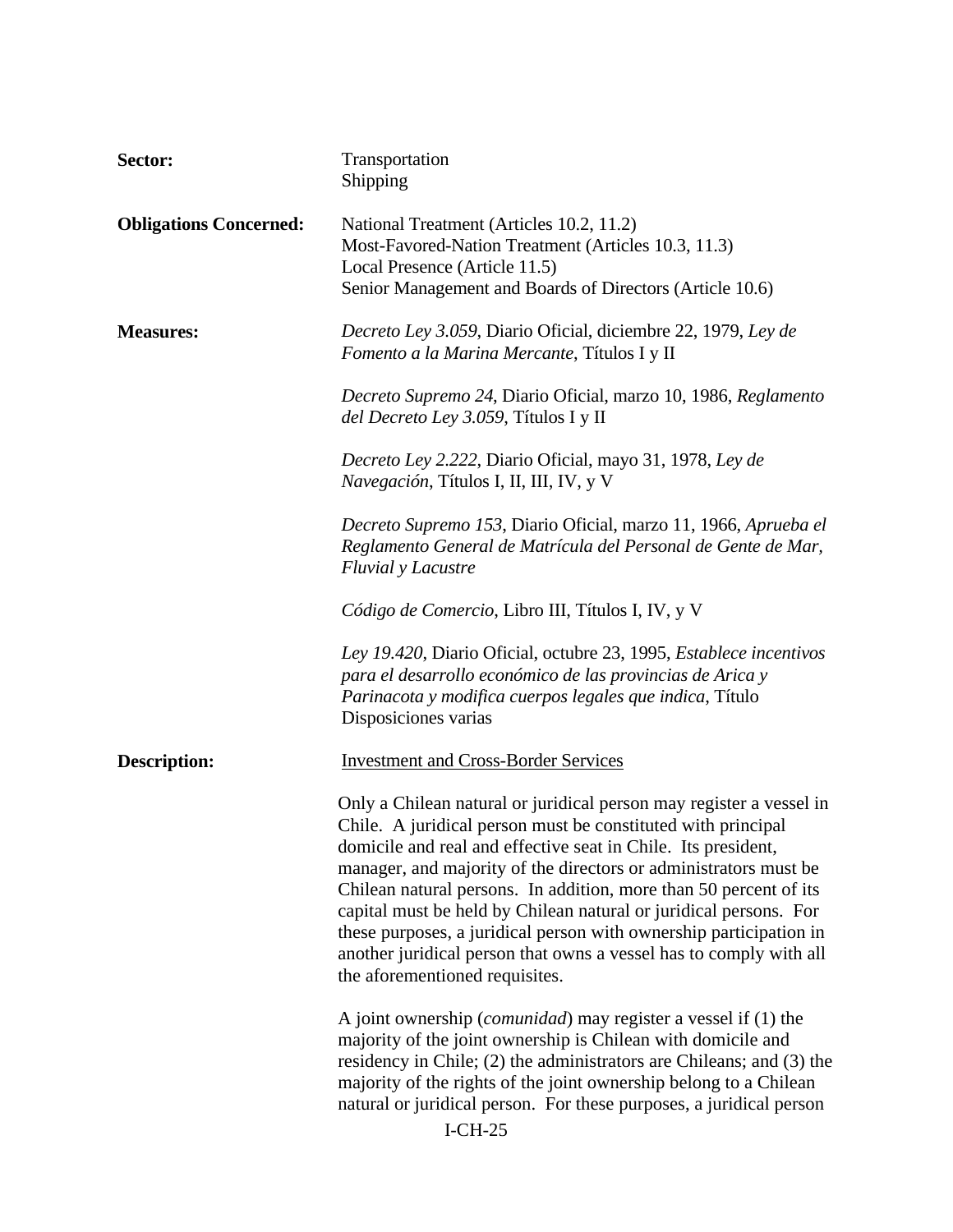with ownership participation in a joint ownership (*comunidad*) that owns a vessel has to comply with all the aforementioned requisites to be considered Chilean.

Special vessels owned by foreign natural or juridical persons domiciled in Chile may under certain conditions be registered in the country. For these purposes, a special vessel does not include a fishing vessel. Foreign natural or juridical persons must meet the following conditions: (1) domicile in Chile; (2) principal head office in the country; or (3) undertaking a profession or commercial activity in a permanent way in Chile. The maritime authority may, for reasons of national security, impose certain special restrictions on the operation of these vessels.

The maritime authority may provide better treatment based on the principle of reciprocity.

Foreign vessels shall be required to use pilotage, anchoring, and harbor pilotage services when the maritime authorities so require it. In tugging activities or other maneuvers performed in Chilean ports, only tugboats flying the Chilean flag shall be used.

Captains shall be required to be Chilean nationals and to be acknowledged as such by the pertinent authorities. Officers on Chilean vessels must be Chilean natural persons registered in the Officers' Registry (*Registro de oficiales*). Crewmembers of a Chilean vessel must be Chilean, have the permit granted by the Maritime Authority, and be registered in the respective Registry. Professional titles and licenses granted by a foreign country shall be considered valid for the discharge of officers' duties on national vessels pursuant to a substantiated resolution (*resolución fundada*) issued by the Director.

Ship captains (*patrón de nave*) shall be Chilean nationals. The ship captain is the natural person who, pursuant to the corresponding title awarded by the Director, is empowered to exercise command on smaller vessels and on certain special larger vessels.

Only Chilean nationals, or foreigners with domicile in Chile, shall be authorized to act as fishing boat captains (*patrones de Pesca*), machinists (*mecánicos-motoristas)*, machine operators (*motoristas*), sea-faring fishermen (*marineros pescadores*), smallscale fishermen (*pescadores*), industrial or maritime trade technical employees or workers, and industrial and general ship service crews on fishing factories or fishing boats when so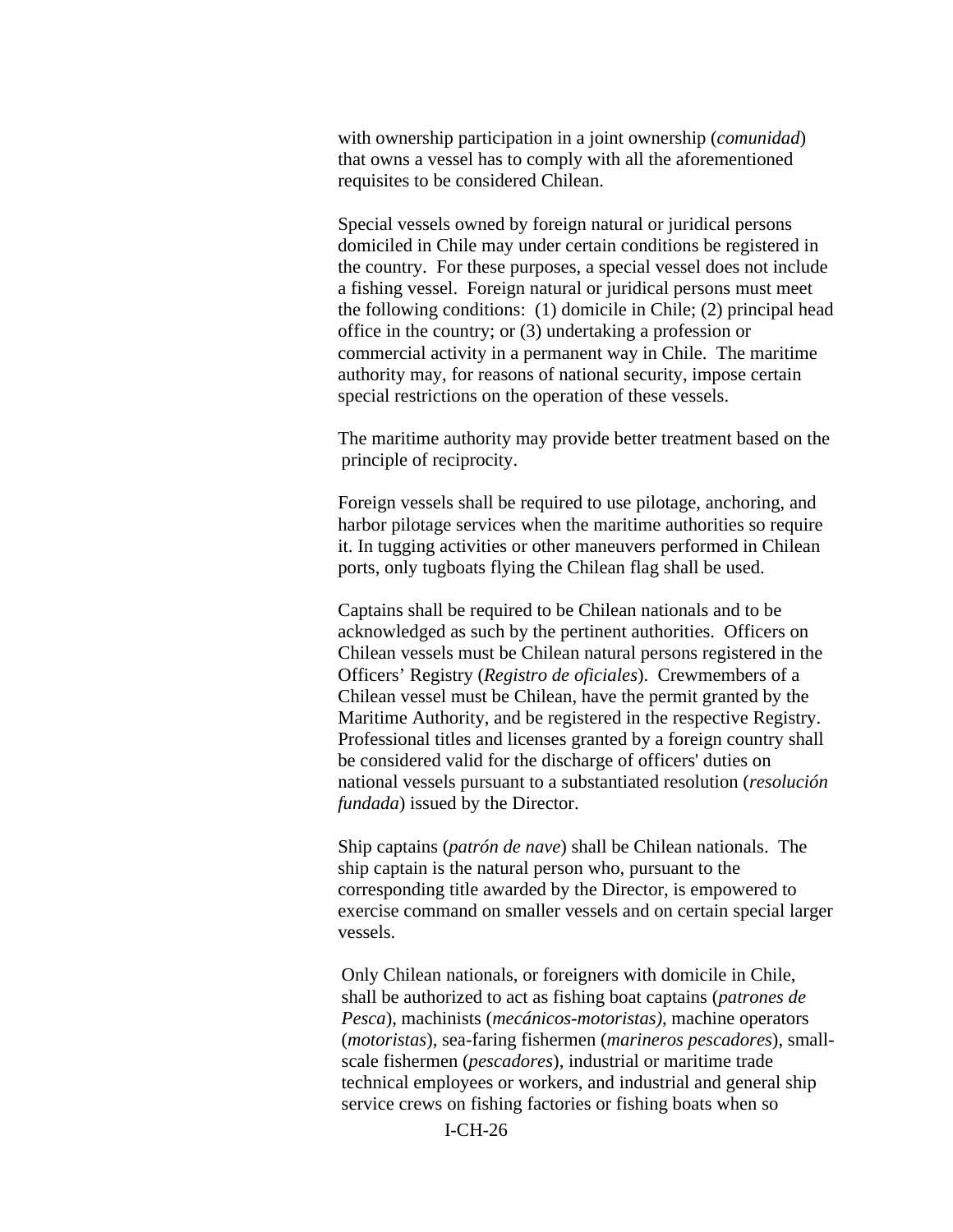requested by ship operators (*armadores*) in order to initiate such work.

In order to fly the national flag, the ship captain (*patrón de nave*), its officers, and crew must be Chilean nationals. Nevertheless, the *Dirección General del Territorio Marítimo y de Marina Mercantea*, on the basis of a substantiated resolution (*resolución fundada*), may authorize the hiring of foreign personnel, on a temporary basis if essential, with the exception of the captain, who, at all times, must be a Chilean national.

Only a Chilean natural or juridical person shall be authorized to work in Chile as a multimodal operator.

Cabotage shall be reserved for Chilean vessels. Cabotage shall include the ocean, river, or lake shipping of passengers and cargo between different points of the national territory and between such points and naval artifacts installed in territorial waters or in the exclusive economic zone.

Foreign merchant vessels may be able to participate in cabotage when cargo volumes exceed 900 tons, following a public tender called by the user with due anticipation. When the cargo volumes involved are equal to or less than 900 tons, and no vessels flying the Chilean flag are available, the Maritime Authority shall authorize embarking such cargo on foreign merchant vessels. The reservation of coastal trade to Chilean vessels shall not apply in the event of cargo coming from or destined for ports located in the Province of Arica.

In the event that Chile should adopt, for reasons of reciprocity, a cargo reservation measure applicable to international cargo transportation between Chile and a non-Party, the reserved cargo shall be transported in Chilean-flag vessels or in vessels considered as such.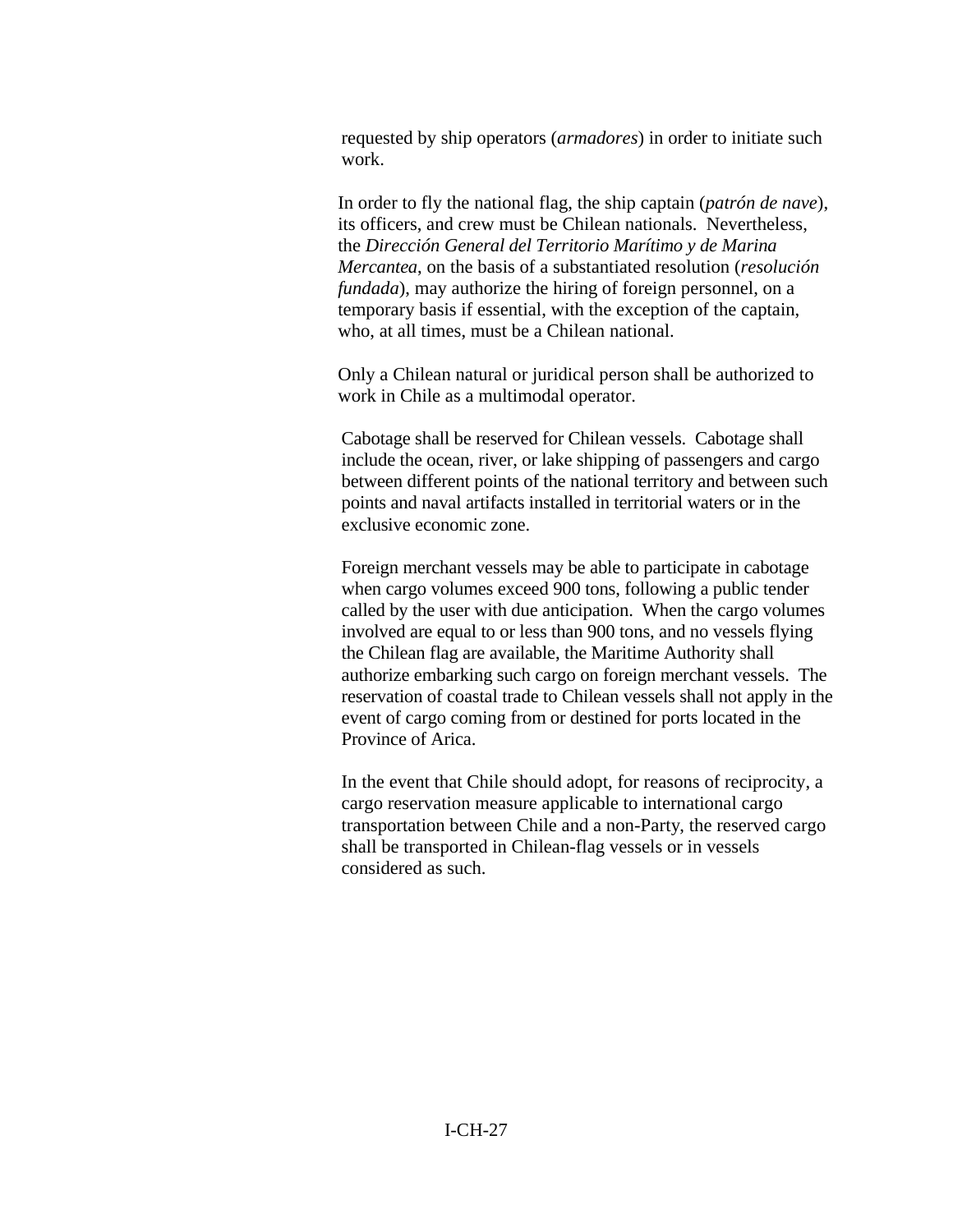| Sector:                       | Transportation<br>Shipping                                                                                                                                                                                                                                                                                                                                                                                                                                                                     |
|-------------------------------|------------------------------------------------------------------------------------------------------------------------------------------------------------------------------------------------------------------------------------------------------------------------------------------------------------------------------------------------------------------------------------------------------------------------------------------------------------------------------------------------|
| <b>Obligations Concerned:</b> | National Treatment (Articles 10.2, 11.2)<br>Local Presence (Article 11.5)<br>Senior Management and Boards of Directors (Article 10.6)                                                                                                                                                                                                                                                                                                                                                          |
| <b>Measures:</b>              | Código de Comercio, Libro III, Títulos I, IV y V                                                                                                                                                                                                                                                                                                                                                                                                                                               |
|                               | Decreto Ley 2.222, Diario Oficial, mayo 31, 1978, Ley de<br>Navegación, Títulos I, II, y IV                                                                                                                                                                                                                                                                                                                                                                                                    |
|                               | Decreto 90 del Ministerio del Trabajo y Seguridad Social, Diario<br>Oficial, enero 21, 2000                                                                                                                                                                                                                                                                                                                                                                                                    |
|                               | Decreto 49 del Ministerio del Trabajo y Seguridad Social, Diario<br>Oficial, julio 16, 1999                                                                                                                                                                                                                                                                                                                                                                                                    |
|                               | Código del Trabajo, Libro I, Título II, Capítulo III, párrafo 2º                                                                                                                                                                                                                                                                                                                                                                                                                               |
| <b>Description:</b>           | <b>Investment and Cross-Border Services</b>                                                                                                                                                                                                                                                                                                                                                                                                                                                    |
|                               | Shipping agents or representatives of ship operators, owners, or<br>captains, whether they are natural or juridical persons, shall be<br>required to be Chilean nationals.                                                                                                                                                                                                                                                                                                                     |
|                               | Work of stowage and dockage performed by natural persons is<br>reserved to Chileans who are duly accredited by the corresponding<br>authority to carry out such work and have an office established in<br>Chile.                                                                                                                                                                                                                                                                               |
|                               | Whenever these activities are carried out by juridical persons, they<br>must be legally constituted in the country and have their principal<br>domicile in Chile. The chairman, administrators, managers, or<br>directors must be Chilean. At least 50 percent of the corporate<br>capital must be held by Chilean natural or juridical persons. Such<br>enterprises shall designate one or more empowered agents, who<br>will act in their representation and who shall be Chilean nationals. |
|                               | Harbor workers shall pass a basic course on harbor security in a<br>Organismo Técnico de Ejecución authorized by the National<br>Service of Training and Employment, according to the norms<br>established in the respective regulation.                                                                                                                                                                                                                                                       |
|                               | Anyone unloading, transshipping, and, generally, using continental<br>$I-CH-28$                                                                                                                                                                                                                                                                                                                                                                                                                |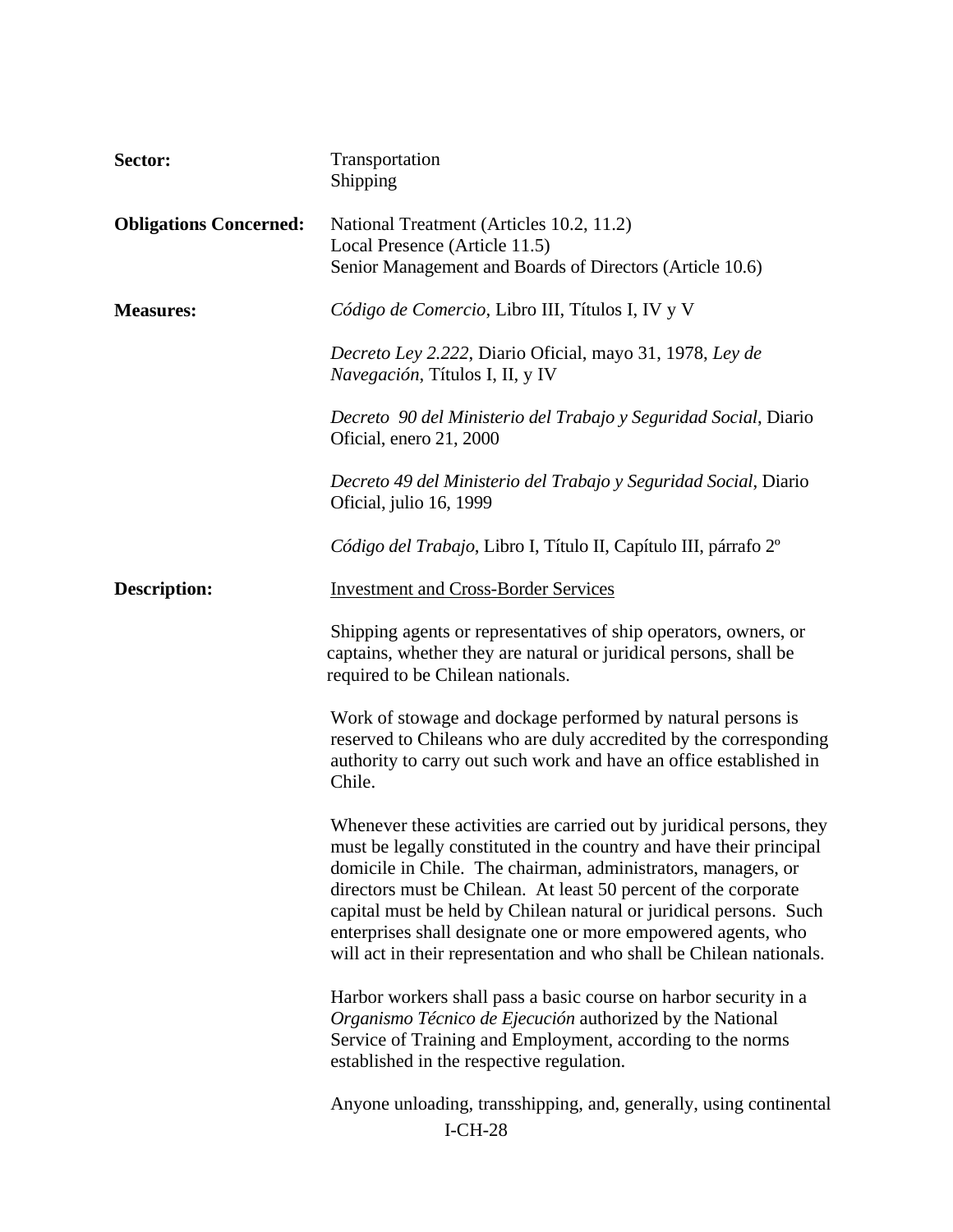or insular Chilean ports, particularly for landing fish catches or processing fish catches on board, shall also be required to be a Chilean natural or juridical person.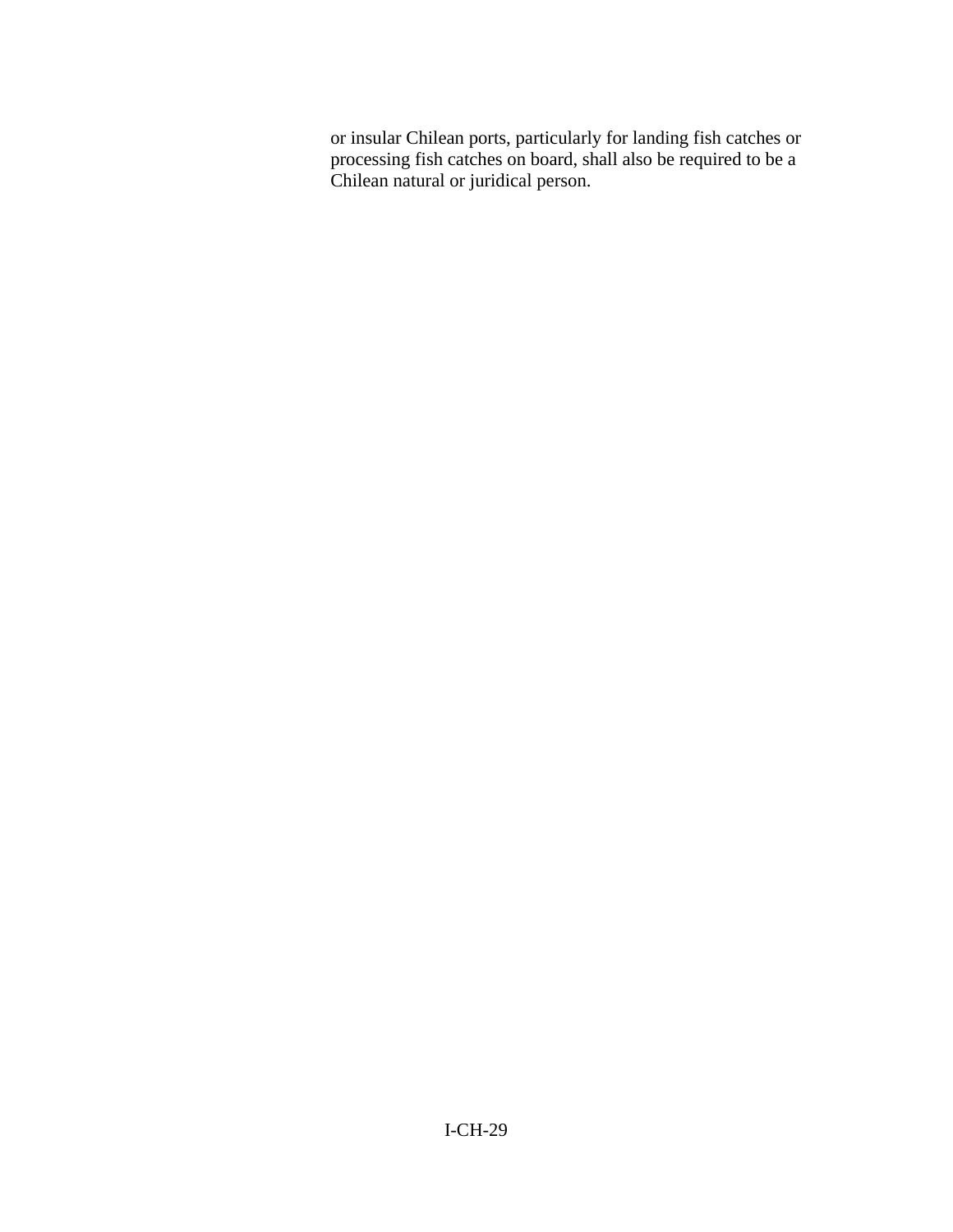| Sector:                       | Transportation<br><b>Land Transportation</b>                                                                                                                                                                                                                                                                                                                                                                                                                                                                                                                                                                                                                                                                                                                                                                                                                                                                                                                                                                                                                                                                               |
|-------------------------------|----------------------------------------------------------------------------------------------------------------------------------------------------------------------------------------------------------------------------------------------------------------------------------------------------------------------------------------------------------------------------------------------------------------------------------------------------------------------------------------------------------------------------------------------------------------------------------------------------------------------------------------------------------------------------------------------------------------------------------------------------------------------------------------------------------------------------------------------------------------------------------------------------------------------------------------------------------------------------------------------------------------------------------------------------------------------------------------------------------------------------|
| <b>Obligations Concerned:</b> | National Treatment (Article 11.2)<br>Most-Favored-Nation Treatment (Article 11.3)<br>Local Presence (Article 11.5)                                                                                                                                                                                                                                                                                                                                                                                                                                                                                                                                                                                                                                                                                                                                                                                                                                                                                                                                                                                                         |
| <b>Measures:</b>              | Decreto Supremo 212 del Ministerio de Transportes y<br>Telecomunicaciones, Diario Oficial, noviembre 21, 1992                                                                                                                                                                                                                                                                                                                                                                                                                                                                                                                                                                                                                                                                                                                                                                                                                                                                                                                                                                                                              |
|                               | Decreto 163 del Ministerio de Transportes y Telecomunicaciones,<br>Diario Oficial, enero 4, 1985                                                                                                                                                                                                                                                                                                                                                                                                                                                                                                                                                                                                                                                                                                                                                                                                                                                                                                                                                                                                                           |
|                               | Decreto Supremo 257 del Ministerio de Relaciones Exteriores,<br>Diario Oficial, octubre 17, 1991                                                                                                                                                                                                                                                                                                                                                                                                                                                                                                                                                                                                                                                                                                                                                                                                                                                                                                                                                                                                                           |
| <b>Description:</b>           | <b>Cross-Border Services</b>                                                                                                                                                                                                                                                                                                                                                                                                                                                                                                                                                                                                                                                                                                                                                                                                                                                                                                                                                                                                                                                                                               |
|                               | Land transportation service providers shall register in the National<br>Registry by submitting an application to the Regional Secretary of<br>Transportation and Telecommunications. In the case of urban<br>services, applicants shall submit the application to the Regional<br>Secretary responsible for the area in which the service is to be<br>provided and, in the case of rural and interurban services, in the<br>region where the applicant is domiciled. The application shall<br>provide the detailed information required by law, attaching thereto,<br>among other documents, a properly certified photocopy of the<br>National Identity Card and, in the case of juridical persons, the<br>public instruments accrediting its constitution, name, and domicile<br>of its legal representative and documents evidencing such capacity.<br>Foreign natural and juridical persons qualified to provide<br>international transportation services in Chilean territory cannot<br>provide local transportation services or participate in any manner<br>whatsoever in said activities in the national territory. |
|                               | Only companies with actual and effective domicile in Chile and<br>organized under the laws of Chile, Argentina, Bolivia, Brazil,<br>Peru, Uruguay, or Paraguay shall be authorized to provide<br>international land transportation services between Chile and<br>Argentina, Bolivia, Brazil, Peru, Uruguay, and Paraguay.<br>Furthermore, to obtain an international land transport permit, in the<br>case of foreign juridical persons, more than 50 percent of its<br>corporate capital and effective control shall be held by nationals of<br>Chile, Argentina, Bolivia, Brazil, Peru, Uruguay, or Paraguay.                                                                                                                                                                                                                                                                                                                                                                                                                                                                                                            |